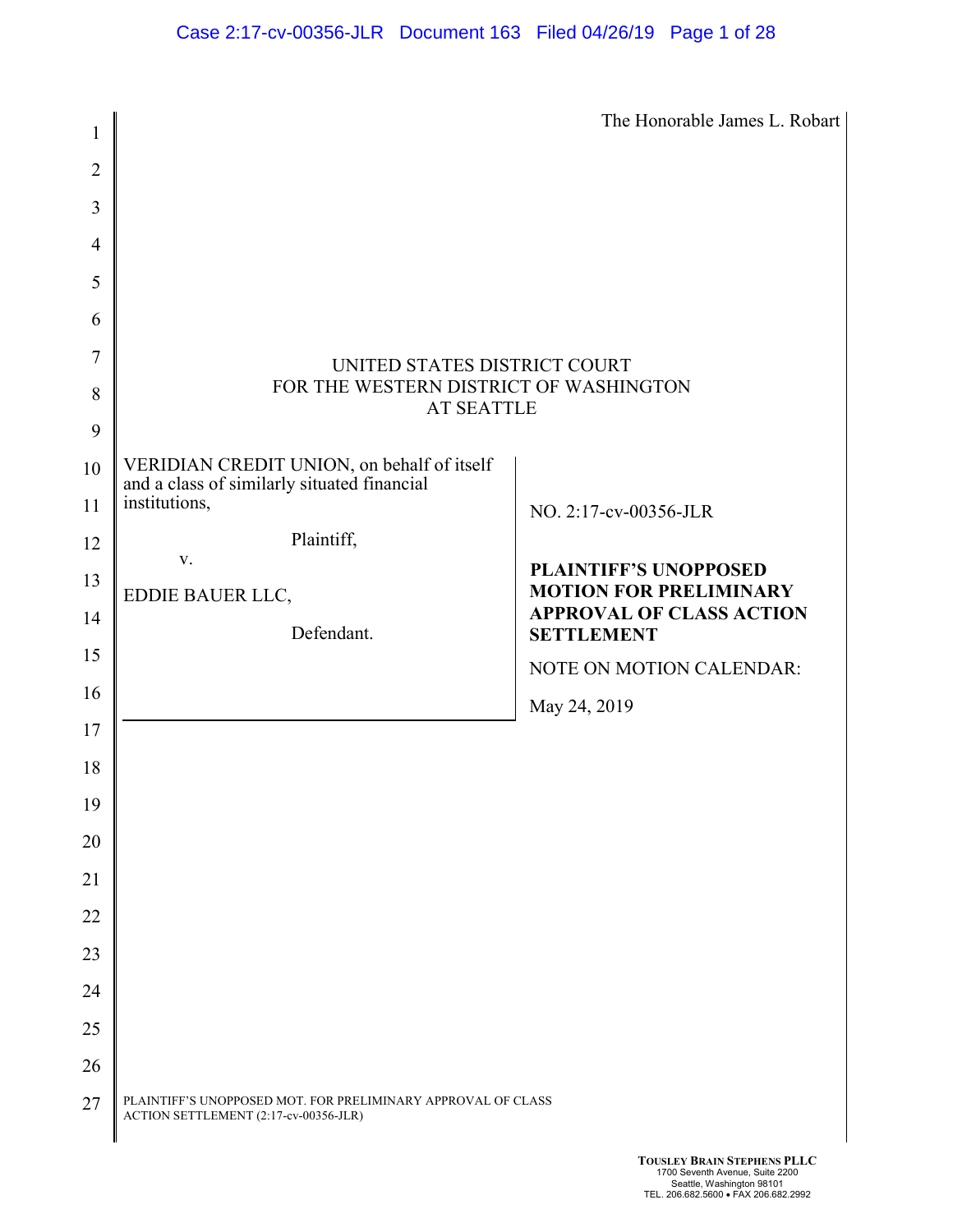# **I. INTRODUCTION**

1

2 3 4 5 6 Plaintiff Veridian Credit Union ("Plaintiff" or "Veridian") moves under Fed. R. Civ. P. 23(e) for preliminary approval of a proposed class action settlement entered into with Defendant Eddie Bauer, LLC's ("Defendant" or "Eddie Bauer"). The Settlement Agreement between Veridian and Eddie Bauer was reached after almost two years of litigation, discovery, and negotiation, culminating in mediation supervised by a neutral mediator.

7 8 9 10 11 12 13 14 15 16 17 Under the agreement, Eddie Bauer will pay between \$1 million and \$2.8 million to Class Members, enough to ensure that all Class Members who submit claims will receive a minimum of \$2.00 per "Alerted on Payment Card." In the event that the aggregate value of claims submitted is less than \$1 million using the \$2.00 per card, the amount will be increased *pro rata* until the aggregate value of claims reaches \$1 million. In addition, Eddie Bauer will commit up to \$2 million to pay costs of settlement administration, attorney fees and expenses, and a service award to Plaintiff for its time and commitment to the action. Notably, as part of the Settlement, Eddie Bauer will implement specific security enhancements for a minimum of two years at an expected cost totaling approximately \$5,000,000. In exchange, Plaintiff and all Class Members who do not opt out of the settlement will release Eddie Bauer from liability for the claims asserted in this litigation and any claims related to or arising out of the cyber attack on Eddie Bauer's stores.

18 19 20 21 22 23 24 Plaintiff moves the Court to: (1) preliminarily approve the Settlement Agreement as fair, reasonable, and adequate; (2) provisionally certify the Class under Rule 23(b)(3) and (e) for settlement purposes; (3) preliminarily approve the form, manner, and content of the proposed notices to the Class; (4) conditionally appoint Veridian as Class Representative for settlement purposes; (5) conditionally appoint Scott + Scott Attorneys at Law, LLP and Carlson Lynch, LLP as Class Counsel for settlement purposes; (6) set the date and time of the Final Fairness Hearing; and (7) stay all proceedings in the Action until final approval of the settlement.

25 26 27 Plaintiff requests that the Motion, which Eddie Bauer's does not oppose, be granted. The Settlement meets all of the standards for preliminary approval. The information provided is

PLAINTIFF'S UNOPPOSED MOT. FOR PRELIMINARY APPROVAL OF CLASS ACTION SETTLEMENT (2:17-cv-00356-JLR) - 1 **TOUSLEY BRAIN STEPHENS PLLC**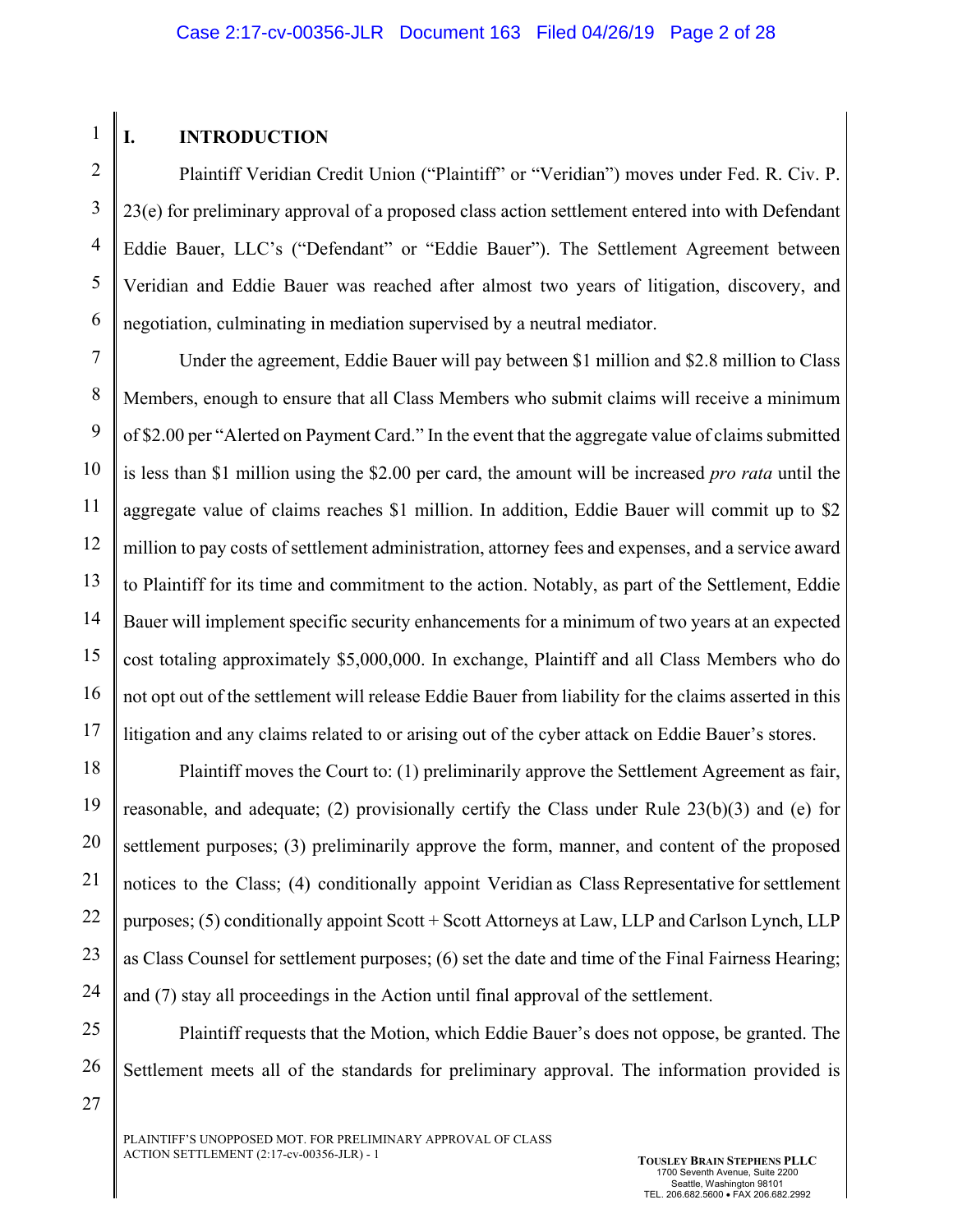1 2 3 4 5 6 sufficient to permit the Court to provisionally certify the Settlement Class under Rule 23 and direct Plaintiff to have notice disseminated. The Notice Program – consisting of individualized mailed notice, publication notice, and a toll-free number and website maintained by the Settlement Administrator – is the best practicable notice and comports with both Rule 23 and due process. For the reasons argued below, the Court should grant the motion and authorize notice of the proposed settlement to be disseminated to proposed class members.

7 8

# **II. FACTUAL BACKGROUND**

## **A. History of the Litigation**

9 10 11 12 13 14 15 16 17 18 Plaintiff alleges that in January 2016, hackers accessed Eddie Bauer's POS systems and installed malicious software (often referred to as "malware") that infected every Eddie Bauer store in the United States and Canada (hereinafter, the "Cyber Attack"). CAC (Dkt. # 36) at ¶ 29. With this malware, hackers allegedly stole payment card data from Eddie Bauer's systems and sold it to other individuals who made fraudulent transactions on those payment cards. CAC  $\P$ [7, 25, 29, 32, 35–36, 96–97. Plaintiff, like the proposed nationwide class of financial institutions, issued payment cards allegedly compromised in the Cyber Attack, and suffered financial loss in connection with covering customers' fraud losses and reissuing the compromised cards. ¶¶ 8, 22, 96–98, 135. Plaintiff brought suit against Eddie Bauer, filing the original complaint on March 7, 2017. (Dkt. # 1).

19 20 21 22 23 24 25 Plaintiff alleged the Cyber Attack and Plaintiff's injury were the foreseeable result of Eddie Bauer's minimalistic data security measures—which were known within the company to be insufficient to protect against recognized threats—and refusal to implement industry-standard security measures because they cost too much.  $\P$  39–92. Plaintiff brought this action to recover its losses caused by Eddie Bauer's negligence and violations of the Washington Consumer Protection Act ("CPA") and data breach notification law, Wash. Rev. Code ("RCW") § 19.255.020, and for declaratory and injunctive relief.

26

27

PLAINTIFF'S UNOPPOSED MOT. FOR PRELIMINARY APPROVAL OF CLASS ACTION SETTLEMENT (2:17-cv-00356-JLR) - 2 **TOUSLEY BRAIN STEPHENS PLLC**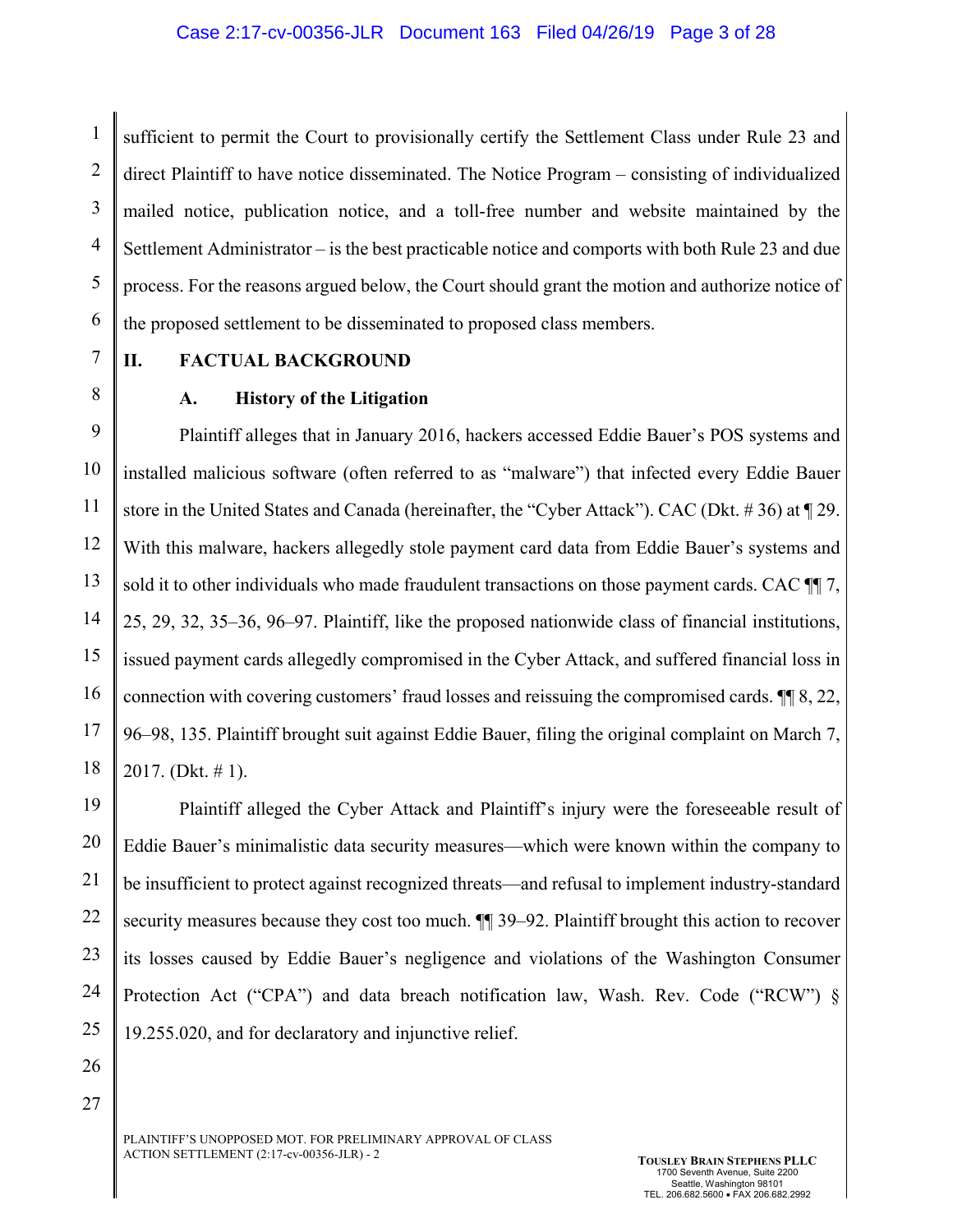#### Case 2:17-cv-00356-JLR Document 163 Filed 04/26/19 Page 4 of 28

1 2 3 4 5 On June 15, 2017, Eddie Bauer moved to dismiss the Complaint (the "Motion to Dismiss"). (Dkt. #40). On July 24, 2017, Veridian filed its opposition to the Motion to Dismiss. (Dkt. # 53). On November 9, 2017, the Court denied Eddie Bauer's Motion to Dismiss ("Order"). (Dkt. # 69). On November 27, 2017, Plaintiff filed its Second Amended Class Action Complaint to conform to the Court's Order. (Dkt. # 70).

6 7 8 9 10 11 12 13 14 15 Thereafter, the Parties engaged in significant motion practice and discovery. In particular, Plaintiff served Eddie Bauer with document requests, and Eddie Bauer produced hundreds of thousands of pages of documents, which Plaintiff's counsel reviewed. Lynch Decl. ¶ 9. Plaintiff also deposed Eddie Bauer's corporate representatives pursuant to Federal Rule of Civil Procedure 30(b)(6) and deposed nine party and non-party fact witnesses. *Id.* Additionally, Plaintiff obtained and reviewed tens of thousands of pages of documents from numerous third parties in response to subpoenas Plaintiff served, including subpoenas served on the major card brands. *Id.* Eddie Bauer served Plaintiff with 164 document requests, to which Veridian responded with the production of thousands of pages of responsive documents. *Id.* Eddie Bauer also deposed Veridian's corporate representative pursuant to Federal Rule of Civil Procedure 30(b)(6). *Id.*

16

#### **B. Negotiations and Settlement**

17 18 19 20 21 22 23 The proposed settlement is the result of good faith, arm's-length negotiations. During the litigation, the Parties engaged in multiple direct discussions about possible resolution. *Id.* at ¶ 10. The Parties then participated in a full-day, in-person mediation session before Hon. Jay C. Gandhi (Ret.) on February 15, 2019 in Los Angeles. *Id.* Prior to the mediation, the parties exchanged detailed confidential mediation statements setting forth their respective positions as to liability and damages. At the mediation, the parties were able to reach agreement on the core terms necessary to resolve the case on a class-wide basis. *Id.*

24 25 26

The parties did not discuss with one-another attorneys' fees, costs, or expenses prior to reaching agreement on the essential terms of the settlement. *Id.* at ¶ 11. The parties then

27

PLAINTIFF'S UNOPPOSED MOT. FOR PRELIMINARY APPROVAL OF CLASS ACTION SETTLEMENT (2:17-cv-00356-JLR) - 3 **TOUSLEY BRAIN STEPHENS PLLC**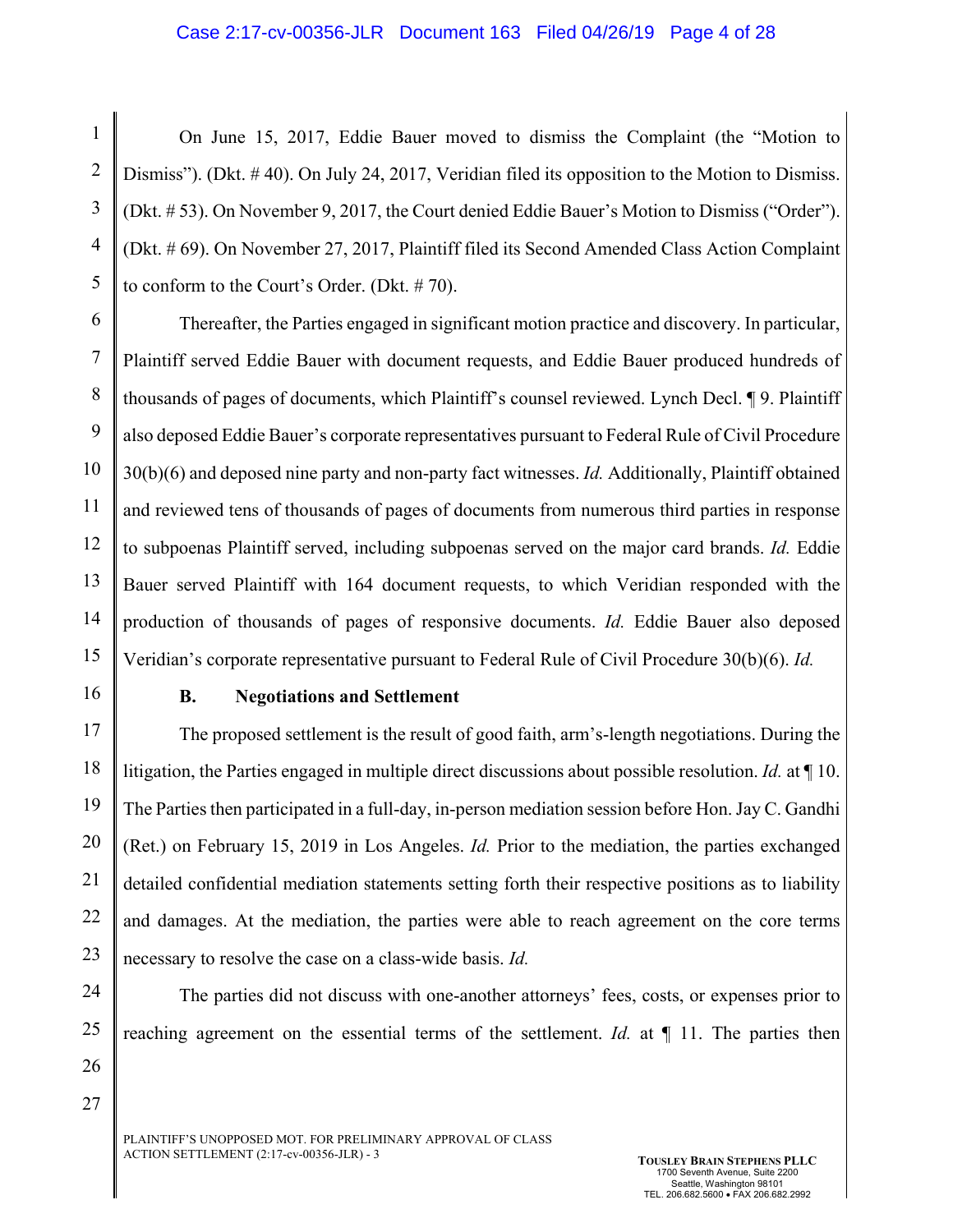1 2 formalized the terms of their proposed settlement in a full settlement agreement, which is attached as Exhibit A to the Declaration of Gary F. Lynch. *Id.* at ¶ 10, Ex. A.

# **III. TERMS OF THE PROPOSED SETTLEMENT**

**A. The Settlement Class**

For settlement purposes only, the Parties agree that the Court should certify the following "Settlement Class" under Fed. R. Civ. P. 23(b)(3), defined as:

All banks, credit unions, financial institutions, and other entities in the United States (including its Territories and the District of Columbia) that issued Alerted on Payment Cards. Excluded from the Settlement Class is the judge presiding over this matter and any members of his judicial staff, Eddie Bauer, and persons who timely and validly request exclusion from the Settlement Class.

11 12 13 14 15 16 17 18 19 SA ¶ 34. For purposes of the settlement and interpreting the class definition, the term "Alerted on Payment Card" means any payment card (including debit and credit cards) that was identified as having been at risk as a result of the Cyber Attack in an alert or similar document by Visa, MasterCard, Discover, or JCB, including without limitation: (i) in an alert in the Visa US-2016- 0665 series (*e.g.*, US-2016-0665a-PA, US-2016-0665b-PA, US-2016-0665c-PA, US-2016- 0665d-PA, US-2016-0665e-IC, US-2016-0665f-IC, US-2016-0665g-IC, US-2016-0665h-IC); (ii) in an alert in the MasterCard ADC001253-16 series; (iii) in an alert in the Discover DCA-USA-2016-6710 series; or (iv) in an alert or similar document by JCB similar to the foregoing Visa and MasterCard alerts. SA ¶ 1. Based on information learned in discovery, there are approximately 1.4 million Alerted on Payment Cards. Lynch Decl. ¶ 13.

20

21

22

23

24

25

26

27

3

4

5

6

7

8

9

10

# **B. Benefits to the Settlement Class**

Under the proposed settlement, Eddie Bauer agrees to pay class members a minimum total of \$1,000,000 and a maximum total of \$2,800,000. SA ¶ 33a. The monetary relief will be distributed on a "claims made" basis. Each settlement class member that submits an approved claim will receive \$2.00 per Alerted on Payment Card. *Id.* If the value of all approved claims is less than \$1,000,000 (using the \$2.00-per-card rate), then the per-card payment amount will be

PLAINTIFF'S UNOPPOSED MOT. FOR PRELIMINARY APPROVAL OF CLASS ACTION SETTLEMENT (2:17-cv-00356-JLR) - 4 **TOUSLEY BRAIN STEPHENS PLLC**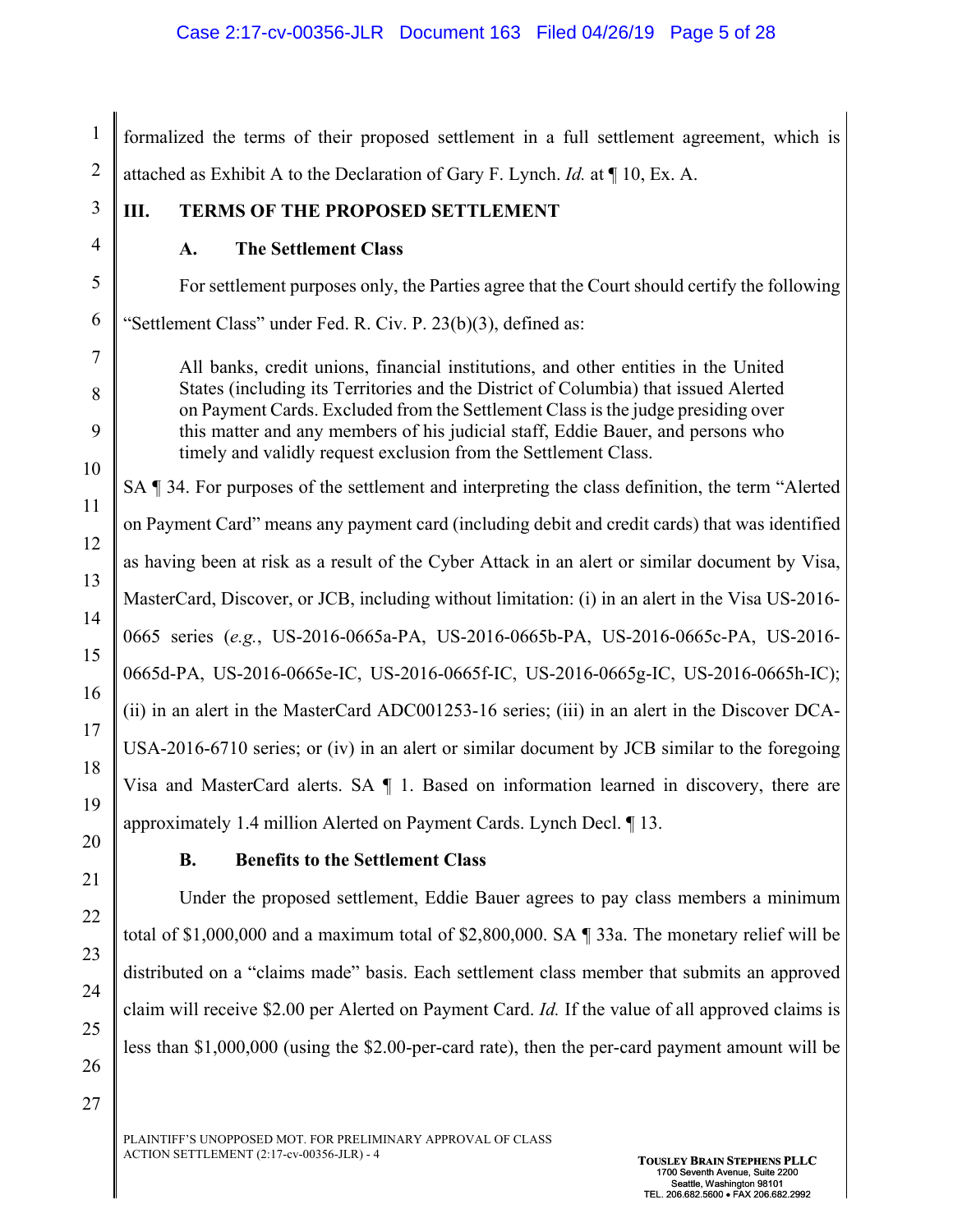increased *pro rata* until the total value of claims reaches \$1,000,000. *Id.*; *see also* Lynch Decl. at ¶ 13 (describing example formulas).

2

1

3 4 5 6 7 8 9 10 11 12 13 Eddie Bauer has also agreed to injunctive relief for a period of two years from the Effective Date. Consistent with its obligations to comply with the Payment Card Industry Data Security Standard (PCI DSS), Eddie Bauer will maintain a comprehensive information security program that is reasonably designed to protect the security, integrity, and confidentiality of payment cardholder data. This compliance will continue to contain administrative, technical, and physical safeguards consistent with the PCI DSS, which are intended to protect the cardholder data environment. These measures described in detail at SA ¶ 42. These measures will be maintained for at least two years following the Effective Date of the Settlement, subject to reasonable exceptions. SA ¶ 43. Eddie Bauer expects that the costs associated with maintaining these provisions and compliance with PCI DSS since the Cyber Attack, combined with the costs of these measures for at least two years, exceeds \$5 million. SA ¶¶ 33c, 42.

14

## **C. Releases**

15 16 17 18 19 20 21 In exchange for the consideration above, Plaintiff and the class members who do not timely and validly exclude themselves from the Settlement will be deemed to have released Eddie Bauer and related persons and entities from claims arising from or related to the Cyber Attack at issue in this Litigation. SA ¶¶ 61–62, 64. In turn, Eddie Bauer and its affiliated persons and entities will also release any potential claims or counterclaims against Plaintiff, Settlement Class Members, and their affiliated entities relating to the initiation, prosecution, or settlement of the Litigation. SA ¶ 63.

22

25

26

27

#### **D. Proposed Notice Plan**

23 24 Subject to the Court's approval, the Parties propose to individually notify each Settlement Class Member through U.S. Mail and to have the Settlement Administrator establish a toll-free number and Settlement Website to provide information about the Settlement. SA ¶¶ 49–50; Simmons Decl. ¶¶ 14, 18–19. Settlement Class Members will be able to file claims both

PLAINTIFF'S UNOPPOSED MOT. FOR PRELIMINARY APPROVAL OF CLASS ACTION SETTLEMENT (2:17-cv-00356-JLR) - 5 **TOUSLEY BRAIN STEPHENS PLLC**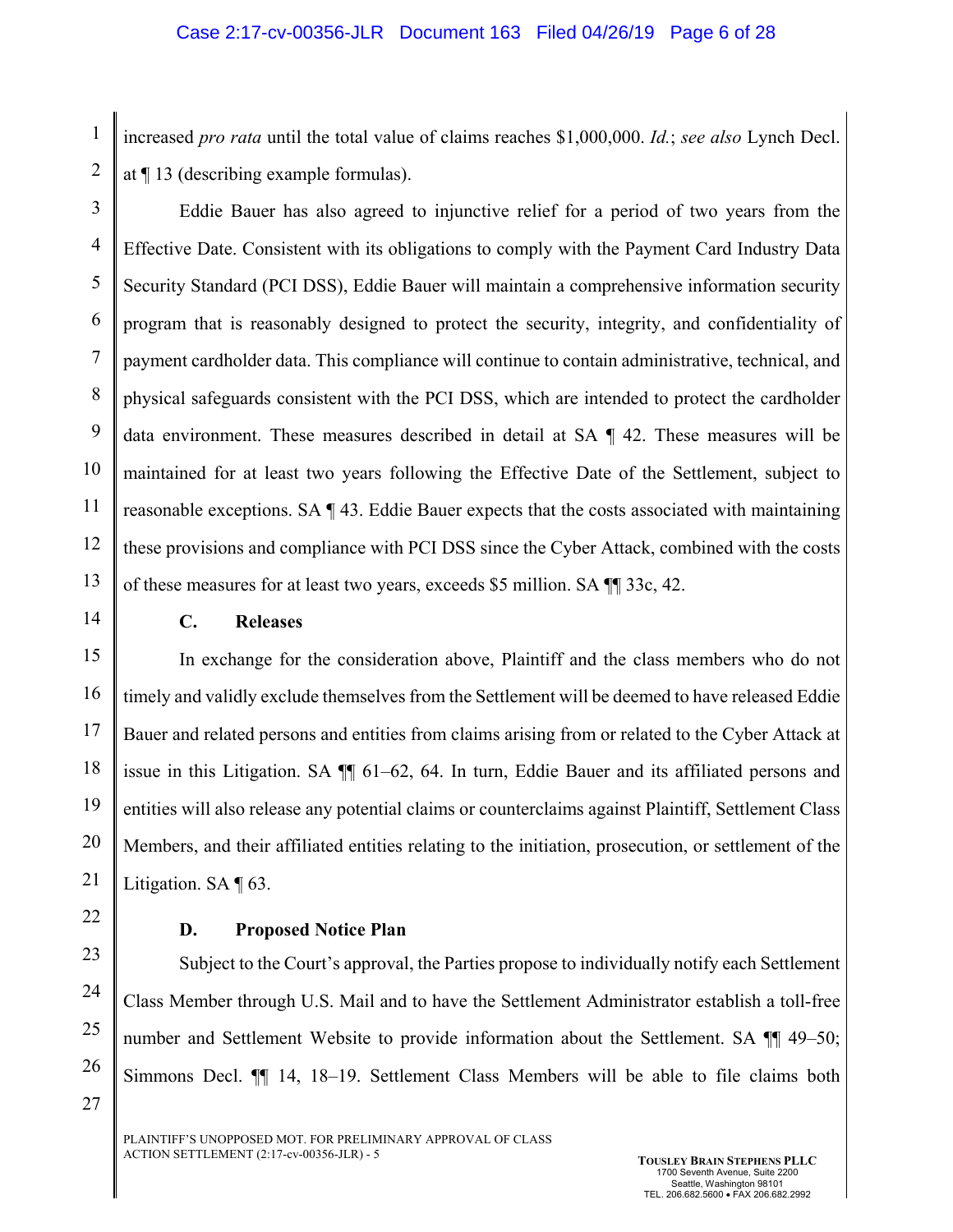1 2 3 electronically and by mail. SA ¶¶ 34, 50(b), 50(f). Publication notice through digital media also will be utilized. SA  $\P$  50(c). During the claims period, Settlement Class Members that have not filed claims will receive at least one reminder notice. SA ¶ 50(d).

4

#### **1. Direct Mail Notice**

5 6 7 8 9 10 11 12 For purposes of effectuating individualized Mail Notice, Class Counsel have arranged for Visa and MasterCard to submit to the Settlement Administrator the legal address of the financial institutions that issued an Alerted on Payment Card. Lynch Decl. ¶ 14. Class Counsel also will provide relevant contact information to the Settlement Administrator for financial institutions that issued Discover and JCB Alerted on Payment Cards. *Id.* The Settlement Administrator will use this data, along with other reasonably available sources, to compile a final list of potential Settlement Class Members to which Mail Notice will be issued. SA ¶¶ 50(a)-(b); Simmons Decl. ¶ 13.

13 14 15 16 17 18 19 20 21 22 For any Mail Notices that are returned undeliverable with forwarding address information, the Settlement Administrator shall re-mail the Mail Notice to the updated address as indicated. SA  $\P$  50(b); Simmons Decl.  $\P$  15. For any Mail Notices that are returned undeliverable without forwarding address information, the Settlement Administrator shall use reasonable efforts to identify updated mailing addresses (such as running the mailing address through the National Change of Address Database) and re-mail the Mail Notice to the extent updated addresses are identified. SA  $\parallel$  50(b); Simmons Decl.  $\parallel$  14–15. The Settlement Administrator need only make one attempt to re-mail any Mail Notices that are returned as undeliverable. SA ¶ 50(b). However, during the claims period, Settlement Class Members that have not filed claims will receive a postcard reminder. SA ¶ 50(d).

23 24 25 26 Mail Notice will consist of the Long-Form Notice, as well as the Claim Form. The Long-Form Notice (SA Ex. 2) includes a description of the material terms of the Settlement; a date by which Settlement Class Members may object to or opt out of the Settlement; the date upon which the Final Approval Hearing will occur; and the address of the Settlement Website at which

27

PLAINTIFF'S UNOPPOSED MOT. FOR PRELIMINARY APPROVAL OF CLASS ACTION SETTLEMENT (2:17-cv-00356-JLR) - 6 **TOUSLEY BRAIN STEPHENS PLLC**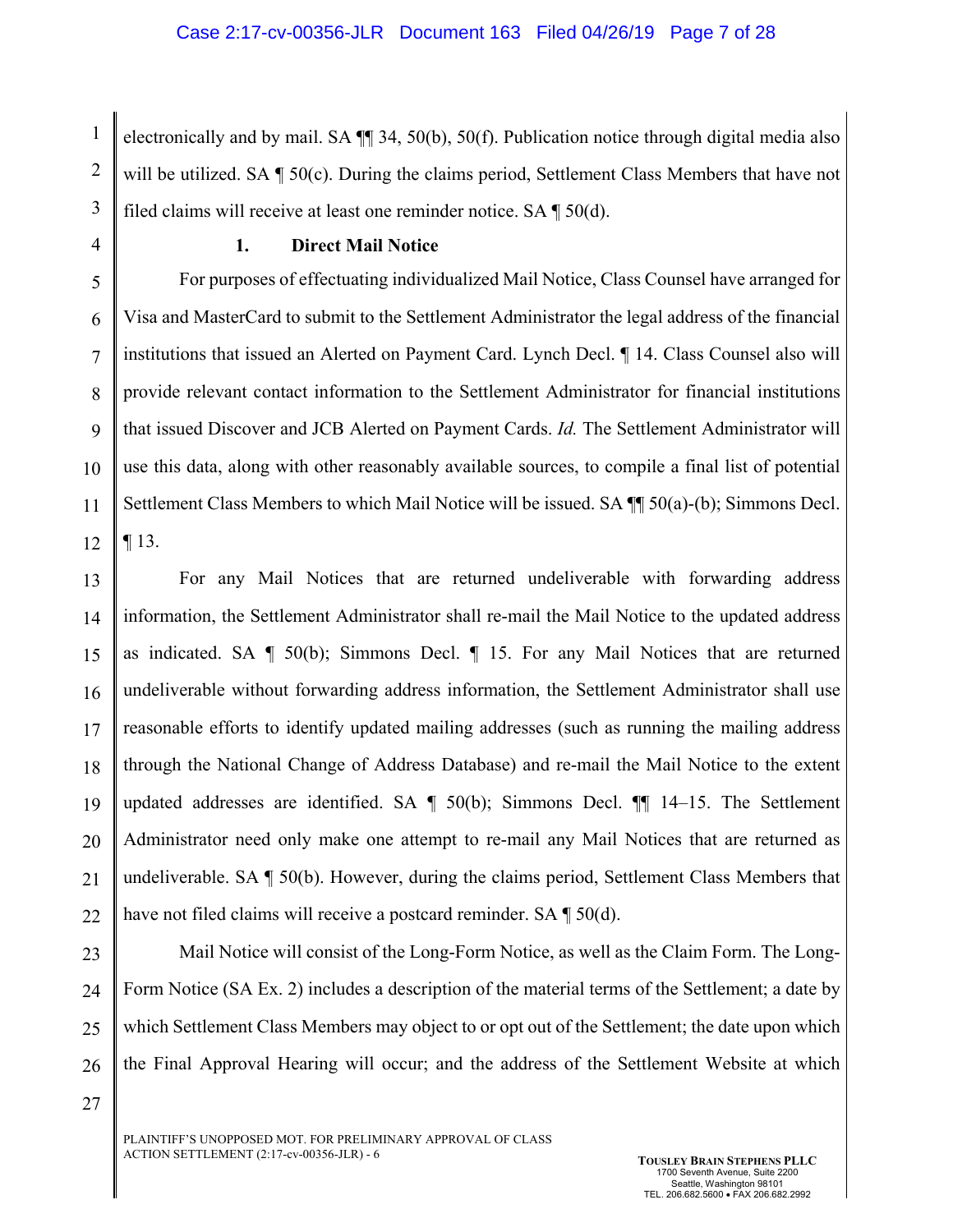#### Case 2:17-cv-00356-JLR Document 163 Filed 04/26/19 Page 8 of 28

Settlement Class Members can submit a Claim Form and access the Settlement Agreement and other related documents and information.

3 4 The Claim Form (SA Ex. 1, Attachment A) clearly informs the Settlement Class Members of the process they must follow. It is only two pages long and requires Settlement Class Members to provide very basic information: the name of the financial institution; the person filing out the form; the financial institution's contact information; and the number and brands of Alerted on Payment Cards. This information will be easy for financial institution employees to locate and provide. A substantially similar form will appear on the Settlement Website for purposes of electronically submitting a claim.

10

9

1

2

5

6

7

8

## **2. Publication Notice**

11 12 13 The Settlement Administrator will cause the proposed Summary Notice to be published in digital publications typically read by bank and credit union executives, such as the *ABA Banking Journal*, in the form depicted in SA Ex. 3. SA ¶ 50(c); Simmons Decl. ¶ 17.

14

# **3. Settlement Website and Telephone Support**

15 16 17 18 19 20 21 22 The Settlement Administrator also will establish the Settlement Website, which will contain all the information included in the other forms of notice and will provide links to pertinent case documents. SA ¶¶ 34, 46, 47(c), 49, 50(f); Simmons Decl. ¶¶ 19–20. The Settlement Website will permit Settlement Class Members to file claims electronically and will allow Settlement Class Members to submit questions regarding the Settlement to customer support personnel. SA ¶¶ 34, 50(f); Simmons Decl. ¶¶ 19–20. The Settlement Administrator also will establish a tollfree number Settlement Class Members can call for information about the Settlement. SA ¶¶ 46, 47(d), 50(e); Simmons Decl. ¶ 18.

23

24

25

26

27

## **4. Opt-Out and Objection Deadlines**

All forms of notice: (1) explain the procedure by which a Settlement Class Member can exclude itself from the Settlement prior to the Opt-Out Deadline (SA ¶ 51); and (2) explain the procedure for a Settlement Class Member to object to the Settlement or Class Counsel's applications for awards of attorneys' fees, expenses, or Service Awards to Settlement Class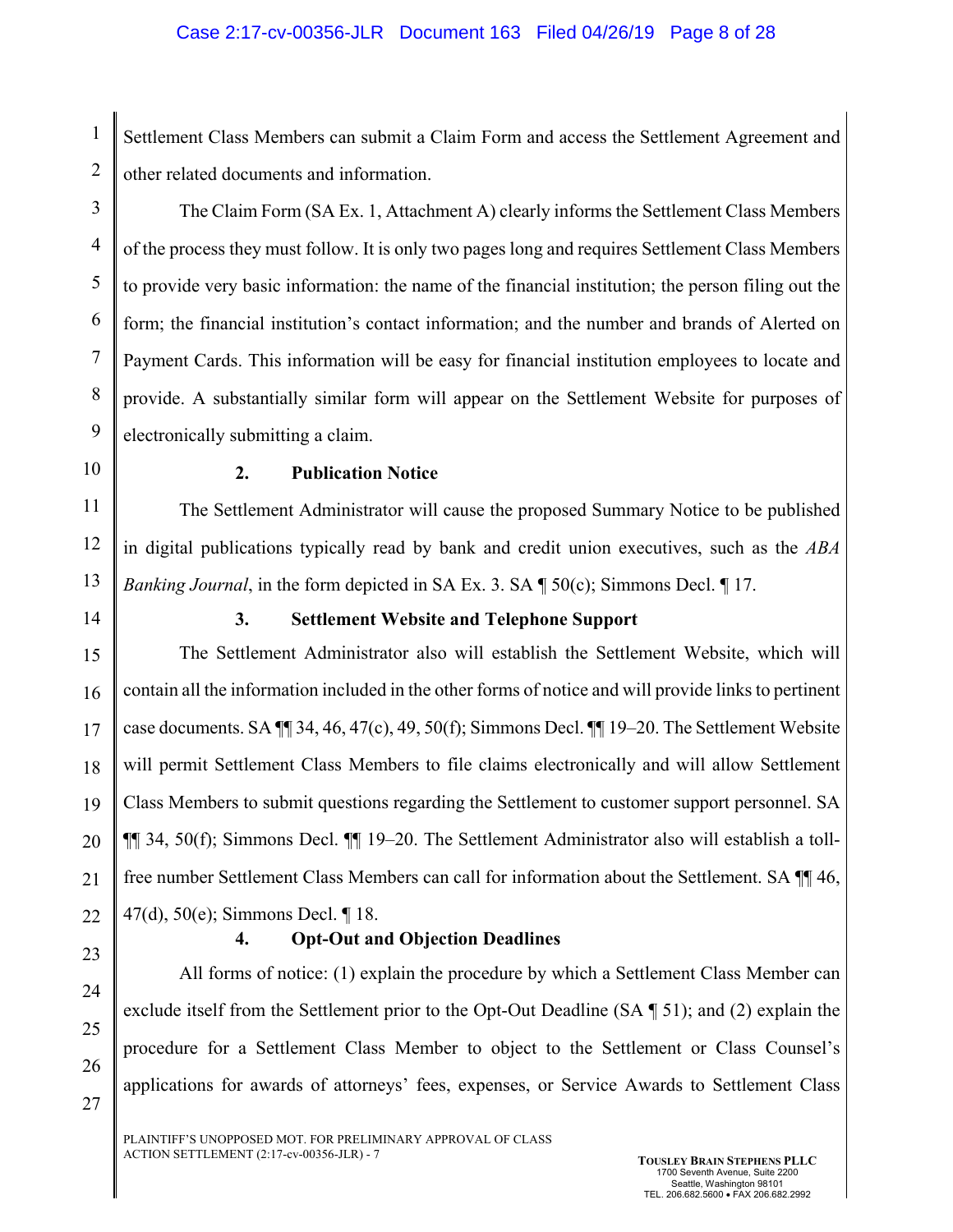1 2 3 Representatives prior to the Objection Deadline. SA ¶ 53. The proposed Opt-Out and Objection Deadlines are 90 and 114 days, respectively, after the date the Court enters a Preliminary Approval Order. SA ¶¶ 19–20.

4

# **E. Attorneys' Fees and Expenses, Administration Expenses, & Service Award**

5 6 7 8 9 10 11 In addition to the settlement consideration available for direct distribution to claiming Settlement Class Members, Eddie Bauer agrees to pay up to \$2,000,000 to cover the following items: 1) costs of settlement administration; 2) any Court-approved service award to the Plaintiff, not to exceed \$10,000; and 3) any Court-approved attorneys' fees, costs, and expenses. SA ¶¶ 33(b), 39(b), 40, 66. The effectiveness of the Settlement Agreement is not contingent on the Court's awarding of the full amounts of the requested service award or attorneys' fees, costs, or expenses. SA ¶¶ 67.

12

## **IV. THE SETTLEMENT SHOULD BE PRELIMINARILY APPROVED**

13

## **A. Standard for Preliminary Approval of the Settlement**

14 15 16 17 18 19 20 21 22 The Ninth Circuit recognizes the "strong judicial policy that favors settlement, particularly where complex class action litigation is concerned." *In re Syncor ERISA Litigation*, 516 F.3d 1095, 1101 (9th Cir. 2008); *Class Plaintiffs v. City of Seattle*, 955 F.2d 1268, 1277 (9th Cir. 1992). The strong preference for class action settlements is precipitated by the overwhelming uncertainties of the outcome, expense, management, and difficulties in proof inherent in class action lawsuits. *See Van Bronkhorst v. Safeco Corp.*, 529 F.2d 943, 950 (9th Cir. 1976) (noting that class action settlements are especially favorable in light of "an ever increasing burden to so many federal courts and which frequently present serious problems of management and expense.").

23 24 25 26 Approval of class action settlement "take[s] place over three stages. First, the parties present a proposed settlement asking the Court to provide 'preliminary approval' for both (a) the settlement class and (b) the settlement terms." *Rinky Dink Inc. v. Electronic Merchant Systems Inc.*, No. C13-1347, 2015 WL 11234156 \*1 (W.D. Wash. Dec. 11, 2015). "Second, if the court

27

PLAINTIFF'S UNOPPOSED MOT. FOR PRELIMINARY APPROVAL OF CLASS ACTION SETTLEMENT (2:17-cv-00356-JLR) - 8 **TOUSLEY BRAIN STEPHENS PLLC**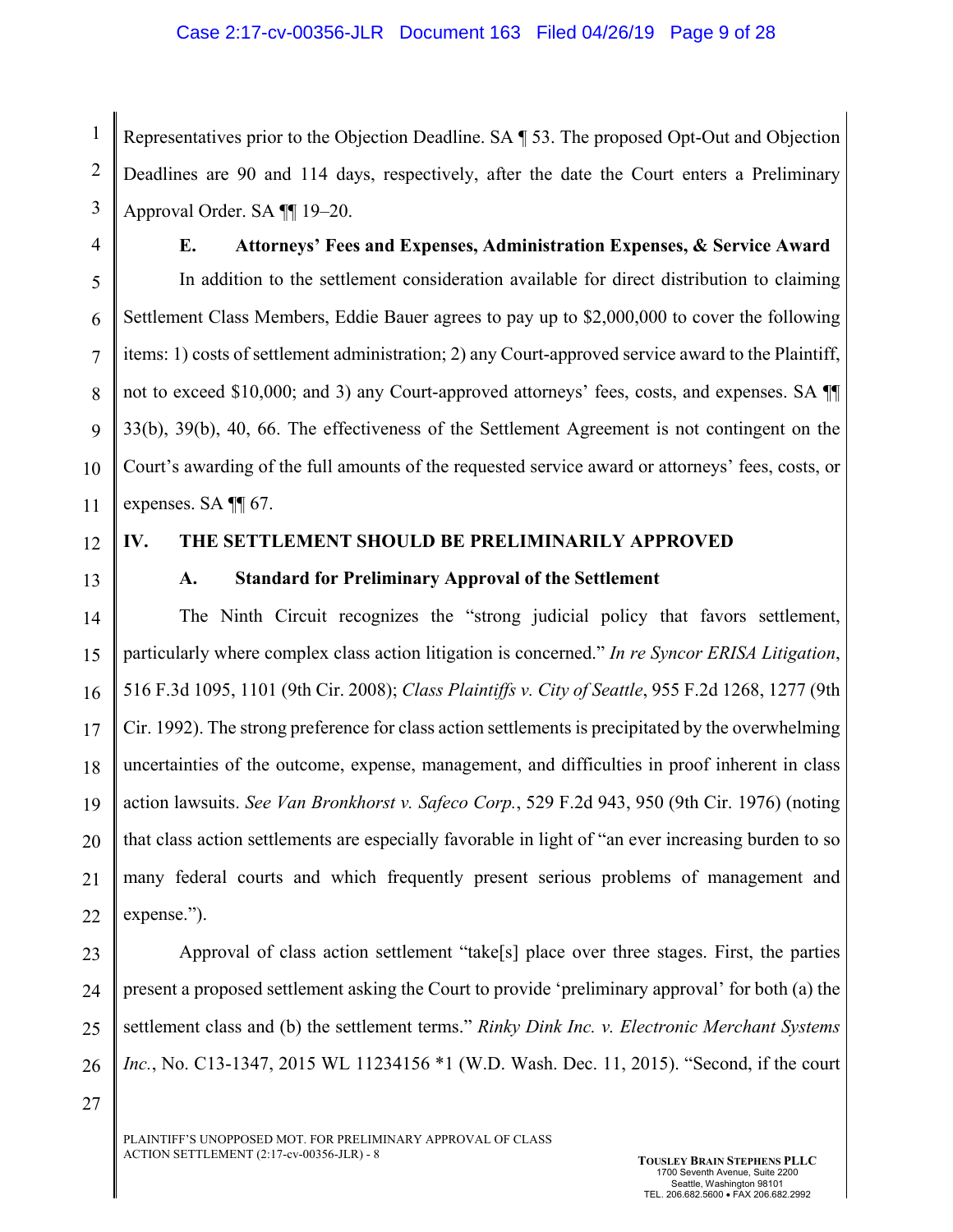1 2 3 4 5 6 7 8 9 10 11 12 13 14 15 16 17 18 19 20 21 22 23 24 25 26 does preliminarily approve the settlement and class, (i) notice is sent to the class describing the terms of the proposed settlement, (ii) class members are given an opportunity to object or opt out, and (iii) the court holds a fairness hearing at which class members may appear and support or object to the settlement." *Id.* "Third, taking account of all of the information learned during the aforementioned processes, the court decides whether or not to give final approval to the settlement and class certification." *Id.*; *see also In re Toys R Us-Delaware, Inc.—Fair and Accurate Credit Transactions Act (FACTA) Litigation*, 295 F.R.D. 438, 448 (C.D. Cal. 2014). At the final approval stage, the court considers the settlement in light of a non-exhaustive list of factors, including: (1) the strength of the plaintiff's case; (2) the risk, expense, complexity, and likely duration of further litigation; (3) the risk of maintaining class action status throughout the trial; (4) the amount offered in settlement; (5) the extent of discovery completed and the stage of the proceedings; (6) the experience and views of counsel; (7) the presence of a governmental participant; and (8) the reaction of the class members of the proposed settlement. *Churchill Vill., L.L.C. v. Gen. Elec.,* 361 F.3d 566, 575 (9th Cir. 2004); *see also Hanson v. MGM Resorts Int'l*, No. 16-cv-1661-RAJ, 2018 WL 3630284 at \*4 (W.D. Wash. July 31, 2018) (utilizing first six factors to assess fairness for purposes of preliminary approval). At the preliminary approval stage, the focus is simply on whether the settlement is "within the range of possible judicial approval." *In re M.L. Stern Overtime Litigation*, No.07-CV-0118- BTM (JMA), 2009 WL 995864 at \*3 (S.D. Cal. Apr. 13, 2009) (citations and quotation marks omitted); *Rinky Dink*, 2015 WL 11234156 at \*4. Accordingly, the court need not scrutinize every detail of the settlement at this juncture, since "class members will subsequently receive notice and have an opportunity to be heard" at the time before final approval. *In re M.L. Stern*, 2009 WL 995864 at \*3. The standard inquiry the trial court explores is whether the proposed settlement "is fundamentally fair, adequate, and reasonable." *Hanlon v. Chrysler Corp.*, 150 F.3d 1011, 1026 (9th Cir. 1998); Fed. R. Civ. P. 23(e)(2). "It is the settlement taken as a whole, rather than the

27

PLAINTIFF'S UNOPPOSED MOT. FOR PRELIMINARY APPROVAL OF CLASS ACTION SETTLEMENT (2:17-cv-00356-JLR) - 9 **TOUSLEY BRAIN STEPHENS PLLC**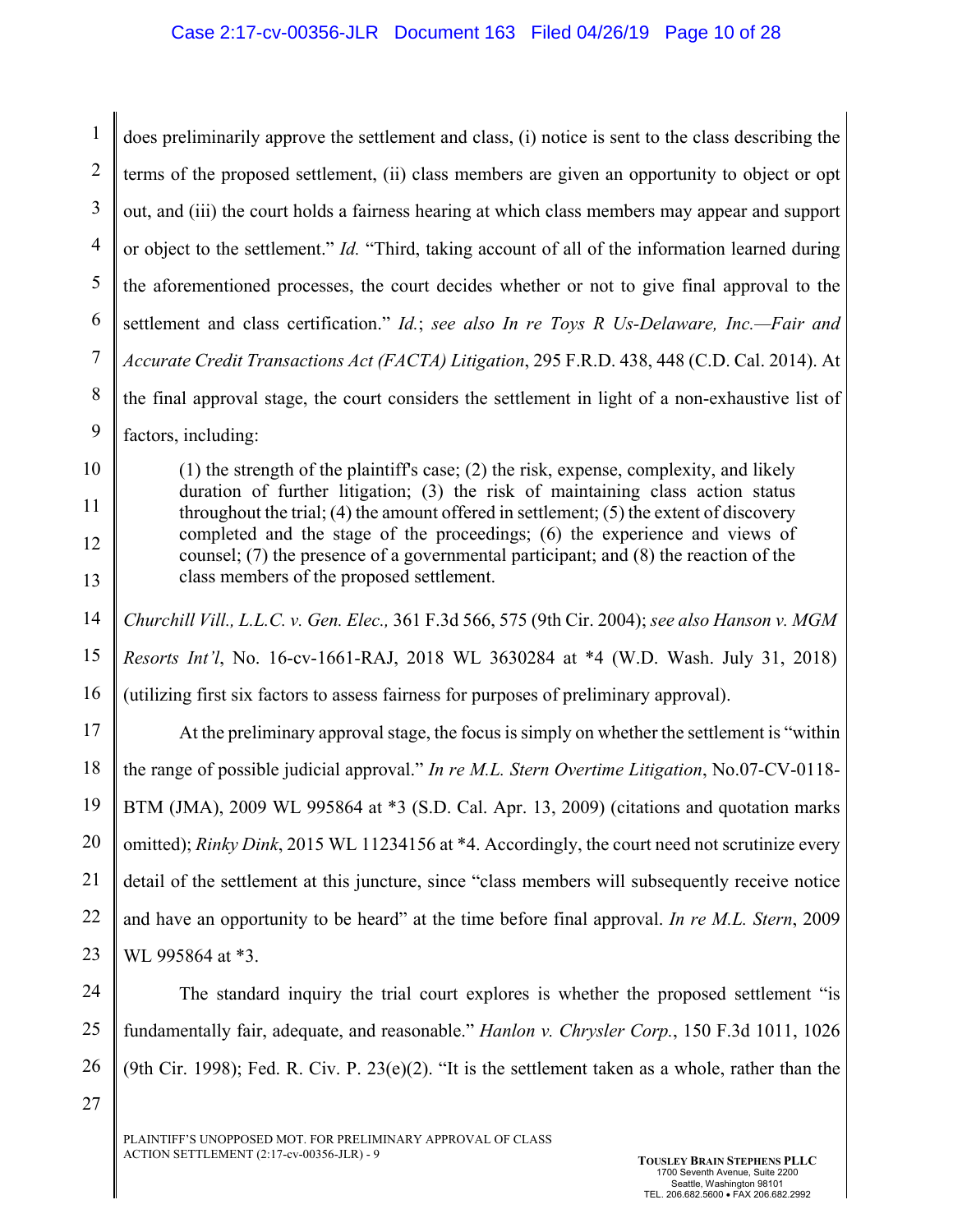#### Case 2:17-cv-00356-JLR Document 163 Filed 04/26/19 Page 11 of 28

1 2 3 4 5 6 7 individual component parts, that must be examined for overall fairness." *Hanlon*, 150 F.3d at 1026 (citing *Officers for Justice v. Civil Serv. Com'n of City and County of San Francisco*, 688 F.2d 615, 628 (9th Cir. 1982)); *see also Alberto v. GMRI, Inc.*, 252 F.R.D. 652, 665 (E.D. Cal. 2008) ("[A] full fairness analysis is unnecessary" at the preliminary approval stage). Accordingly, the court does not have "the ability to delete, modify or substitute certain provisions." *Id.* (citing *Officers for Justice*, 688 F.2d at 630). In other words, the "settlement must stand or fall in its entirety." *Id.* 

8 9 10 11 12 13 14 15 16 17 18 19 20 21 22 23 24 25 Before the Court can grant preliminary approval and direct notice to the class, a plaintiff must "show[] that the court will likely be able to . . . approve the proposal under Rule 23(e)(2)[.]" Fed. R. Civ. P. 23(e)(1)(B) (eff. Dec. 1, 2018). Approval under amended Rule 23(e)(2) requires that the settlement be fair, reasonable, and adequate, taking into consideration the following factors: (1) whether "the class representatives and class counsel have adequately represented the class"; (2) whether the settlement "was negotiated at arm's length"; (3) whether "the relief provided for the class is adequate"; and (4) whether the settlement "treats class members equitably relative to each other." *Id.* (e)(2)(A)-(D); *see also In re Chrysler-Dodge Jeep Ecodiesel Marketing, Sales Practices, and Prods. Liab. Litig.*, No. 17-md-2777, 2019 WL 536661 at \*8 (N.D. Cal. Feb. 11, 2019). There is, not surprisingly, overlap between the 2018 amendment's fairness, reasonableness, and adequacy considerations and those set out in the Ninth Circuit test in *Churchill Vill.*, 361 F.3d at 575. Indeed, these factors are substantially similar to those that were already considered by courts in the Ninth Circuit. *E.g.*, *In re Tableware Antitrust Litig.*, 484 F. Supp. 2d 1078, 1079 (N.D. Cal. 2007) (considering preliminary approval appropriate "where [1] the proposed settlement appears to be the product of serious, informed, non-collusive negotiations, [2] has no obvious deficiencies; [3] does not improperly grant preferential treatment to class representatives or segments of the class, and [4] falls within the range of possible approval . . . .") (internal quotation and citation omitted) (emphasis added).

26

27

PLAINTIFF'S UNOPPOSED MOT. FOR PRELIMINARY APPROVAL OF CLASS ACTION SETTLEMENT (2:17-cv-00356-JLR) - 10 **TOUSLEY BRAIN STEPHENS PLLC**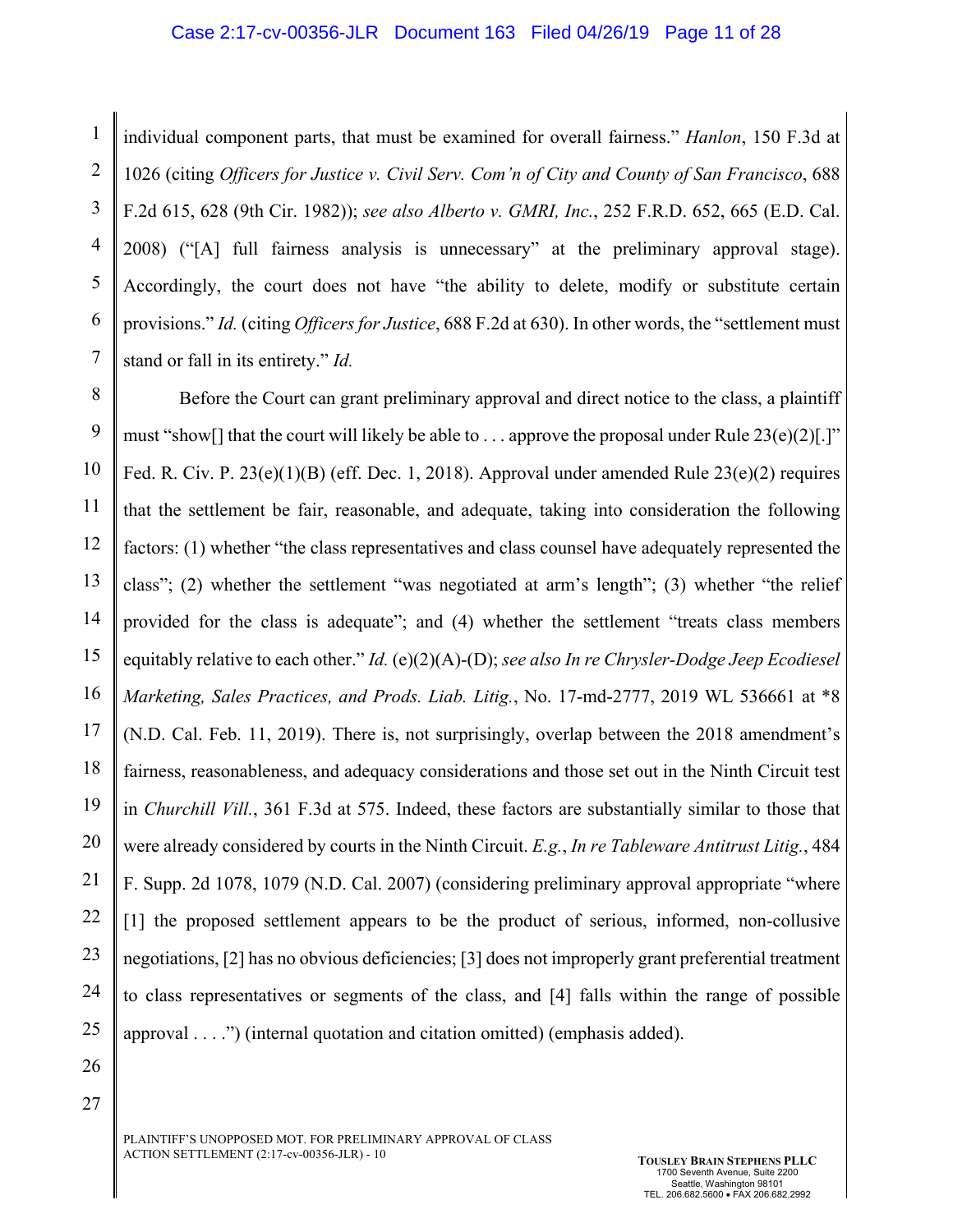#### Case 2:17-cv-00356-JLR Document 163 Filed 04/26/19 Page 12 of 28

Amended Rule 23(e)(2), however, establishes a uniform set of core approval factors that the Advisory Committee Note states "should always matter to the decision" of the district court as to whether to approve the proposal. Fed. R. Civ. P. 23(e)(2) advisory committee's note to 2018 amendment. Plaintiff will predominantly address the amended Rule 23(e) factors now and fully address each of the *Churchill Vill.* factors in its motion for final approval of the Settlement.

For the reasons set forth in detail below, the proposed Settlement is fundamentally fair, adequate, and reasonable—falling squarely into the range of preliminary approval.

1

2

3

4

5

6

7

8

27

#### **B. The Negotiation Process Supports Preliminary Approval**

9 10 11 12 13 14 15 16 17 The Ninth Circuit instructs courts to ensure that "the agreement is not the product of fraud or overreaching by, or collusion between, the negotiating parties, and that the settlement, taken as a whole, is fair, reasonable and adequate to all concerned." *Hanlon*, 150 F.3d at 1027 (quoting *Officers for Justice*, 688 F.2d at 625). Perhaps the most critical inquiry to the assist the court is determining whether the settlement is "the product of an arms-length, non-collusive, negotiated resolution." *Id.* If the answer is yes, courts will presume the settlement is fair and reasonable. *Spann II*, 314 F.R.D. at 324. "The assistance of an experienced mediator in the settlement process confirms that the settlement is non-collusive." *Satchell v. Federal Express Corp.*, Nos. C03-2659 SI, C03-2878 SI, 2007 WL 1114010, at \*4 (N.D. Cal. Apr. 13, 2007).

18 19 20 21 22 23 24 25 26 Here, there is no evidence that this Settlement was founded in collusion or fraud. Rather, agreement was reached after dispositive motions practice, significant discovery, and an in-person mediation session facilitated by a highly-experienced mediator, Hon. Jay C. Gandhi (Ret.). Lynch Decl., at ¶ 10. Moreover, both parties were represented by counsel highly-experienced in complex class litigation, which lent to the careful consideration of all strengths and weaknesses in order to achieve efficient resolution. Thus, the Parties were well-versed with the relevant law, the challenges present in calculating damages on a class-wide basis, and the risks of continued litigation and recovery. Accordingly, all evidence indicates that this Settlement was *not* "the product of fraud or overreaching by, or collusion between, the negotiating parties." *Spann II*, 314

PLAINTIFF'S UNOPPOSED MOT. FOR PRELIMINARY APPROVAL OF CLASS ACTION SETTLEMENT (2:17-cv-00356-JLR) - 11 **TOUSLEY BRAIN STEPHENS PLLC**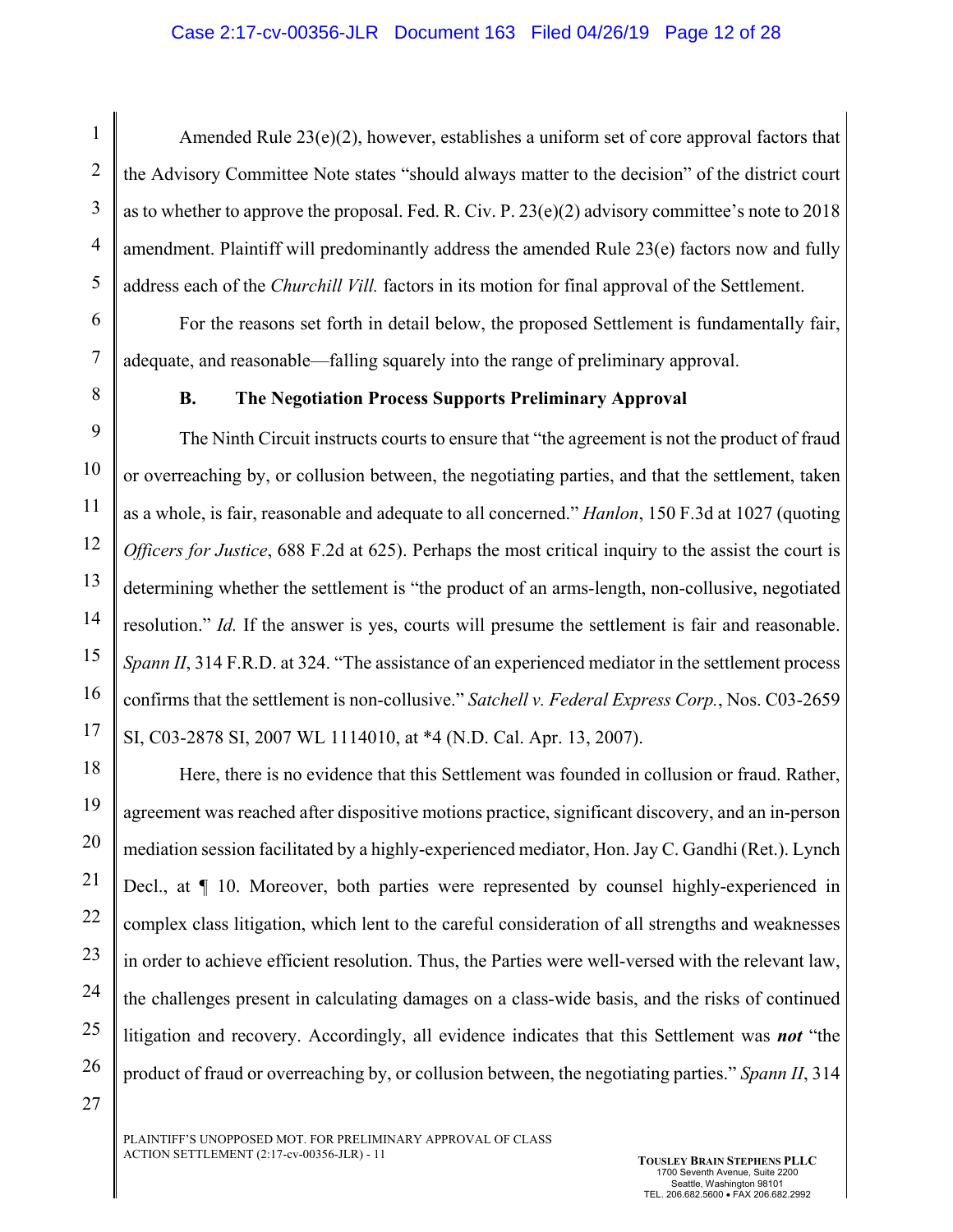1 F.R.D. at 324–25.

2

3

# **C. The Settlement Falls Within the Range of Possible Judicial Approval Because the Value of the Settlement Benefits Are Significant in Light of the Risks of Continued Litigation**

4 5 6 7 8 9 10 This Settlement provides significant relief to the Class and clearly falls within the range of possible judicial approval. "To evaluate the range of possible approval criterion, which focuses on substantive fairness and adequacy, courts primarily consider plaintiff's expected recovery balanced against the value of the settlement offer." *In re Tableware Antitrust Litig.*, 484 F. Supp. 2d at 1080. "As the Ninth Circuit has noted, 'the very essence of a settlement is compromise, a yielding of absolutes and an abandoning of highest hopes.'" *Spann II*, 314 F.R.D. at 325 (quoting *Officers for Justice*, 688 F.2d at 624).

11 12 13 14 15 16 When considering whether "the relief provided for the class is adequate," amended Rule 23(e)(2)(C) requires the Court to take into account: "(i) the costs, risks, and delay of trial and appeal; (ii) the effectiveness of any proposed method of distributing relief to the class, including the method of processing class-member claims; [and] (iii) the terms of any proposed award of attorney's fees, including timing of payment[.]" Fed. R. Civ. P. 23(e)(2)(C)(i)-(iii) (eff. Dec. 1,  $2018$ ).<sup>1</sup>

17

# **1. The Relief Provided to the Settlement Class Is Substantial**

18 19 20 21 22 23 The Settlement provides substantial relief to the Settlement Class. Class Members who submit claims will receive no less than \$2.00 per Alerted on Payment Card. SA ¶ 33a. In addition, Eddie Bauer has agreed to implement certain security enhancements for at least two years, which Eddie Bauer has spent or will spend approximately \$5 million to implement and which will benefit Class Members by reducing the risk of a similar security breach in the future. SA  $\P$  41– 43. This relief compares favorably with settlements obtained in similar litigation, namely the

24

 $\overline{a}$ 

<sup>25</sup>  26 27 <sup>1</sup> Rule 23(e) also requires the Court to consider "any agreement required to be identified under Rule 23(e)(3)[.]" Other than the settlement agreement at issue, and the separate agreement referenced in SA ¶ 70 regarding Eddie Bauer's discretion to terminate the Agreement in the event that Settlement Class Members representing a certain number of Alerted on Payment Cards elect to opt out of the Settlement Class, there are no other agreements to disclose. Lynch Decl. ¶ 22.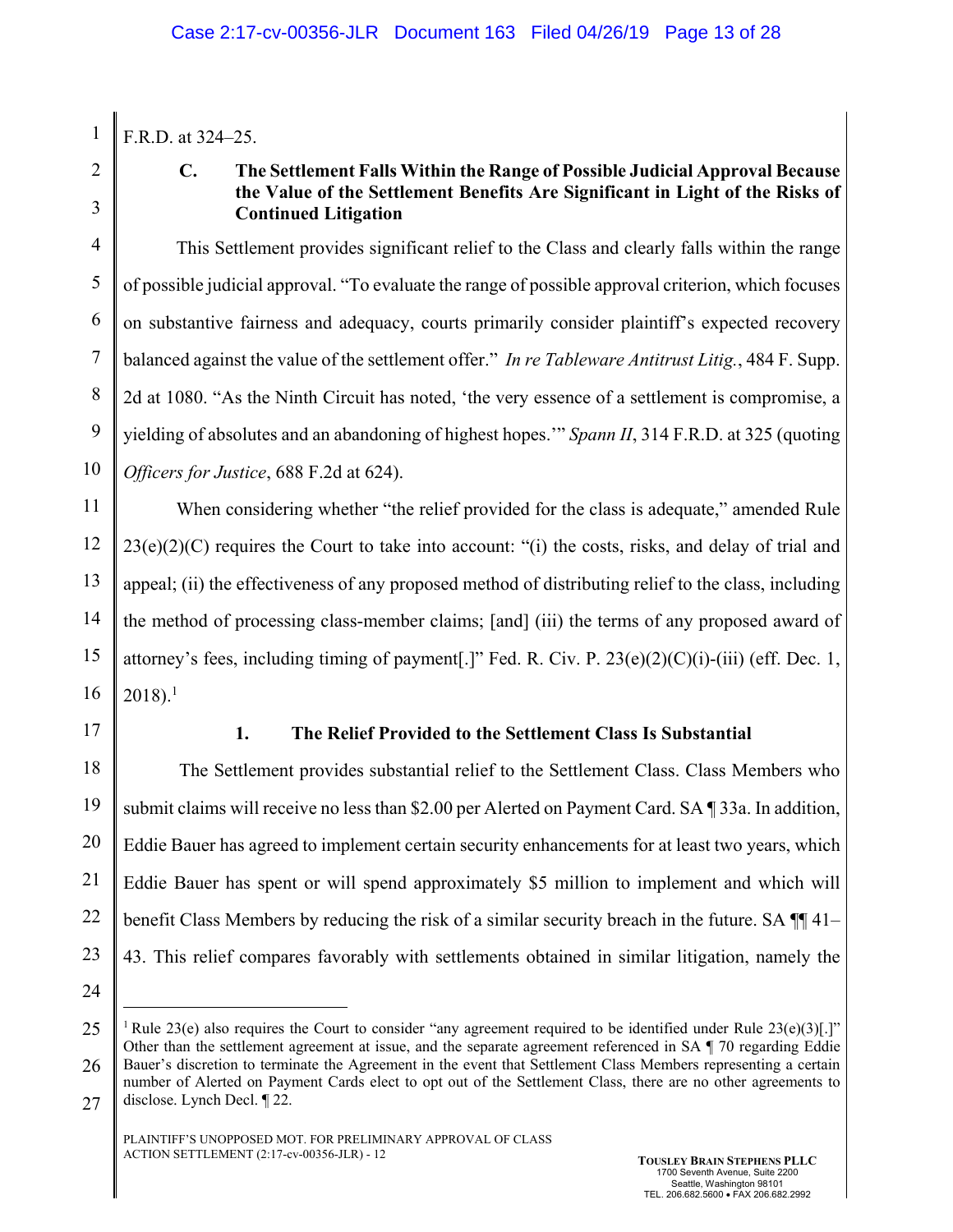1 2 3 4 5 6 7 settlements negotiated by financial institution plaintiffs with Target and Home Depot. Those settlements—both of which received final approval—provided financial institutions with \$1.50 and \$2.00 fixed per-card recovery, respectively, without documentation of loss (with an option to obtain a percentage of documented losses). *See In re Target Customer Data Sec. Breach Litig.*, No. 0:14-md-02522, Dkt. # 747-1, Ex. A at 4–5 (D. Minn. Apr. 11, 2016); *In re Home Depot Customer Data Sec. Breach Litig.*, No. 1:14-md-02583, Dkt. # 336-1 at 25 (N.D. Ga. Aug. 23, 2017). The per-card relief offered by this settlement is reasonable in light of these prior results.

8

27

## **2. The Risks of Continued Litigation Are Significant**

9 10 11 12 13 14 15 16 17 18 19 20 21 22 23 This recovery is significant not only because of the valuable benefit obtained for the Class, but also because Plaintiff would have faced a significant risk in litigating this case through trial. *See Hanson*, 2018 WL 3630284 at \*4–5 (finding that uncertain outcome of litigated class certification motion, difficulty of proving damages, and limited legal precedent on unique issues posed risks to plaintiff's case and weighed in favor of settlement approval). Although the Court denied in part Eddie Bauer's motion to dismiss and permitted Plaintiff's primary negligence claim to proceed, numerous procedural hurdles and risks remained before Plaintiff or Settlement Class Members could recover at trial. Class actions initiated by financial institutions against merchants after data breaches are a relatively new form of litigation. While some cases ended in settlements, such as *Target* and *Home Depot*, some have been dismissed, *e.g.*, *Cmty. Bank of Trenton v. Schnuck Mkts., Inc*., 887 F.3d 803, 817-18 (7th Cir. 2018), and class certification has been denied in others. *E.g.*, *In re TJX Cos. Retail Sec. Breach Litig.*, 246 F.R.D. 389 (D. Mass. 2007) (denying class certification because necessity of individualized inquiries regarding causation, comparative negligence, and damages precluded a finding of predominance). To date, no similar case has ever gone to trial.

24 25 26 Accordingly, although Plaintiff is confident in the strength of its case against Eddie Bauer and the likelihood of success at each stage, the outcome is nonetheless uncertain. Moreover, even if Plaintiff was successful the class certification and trial stages in the district court, there would

PLAINTIFF'S UNOPPOSED MOT. FOR PRELIMINARY APPROVAL OF CLASS ACTION SETTLEMENT (2:17-cv-00356-JLR) - 13 **TOUSLEY BRAIN STEPHENS PLLC**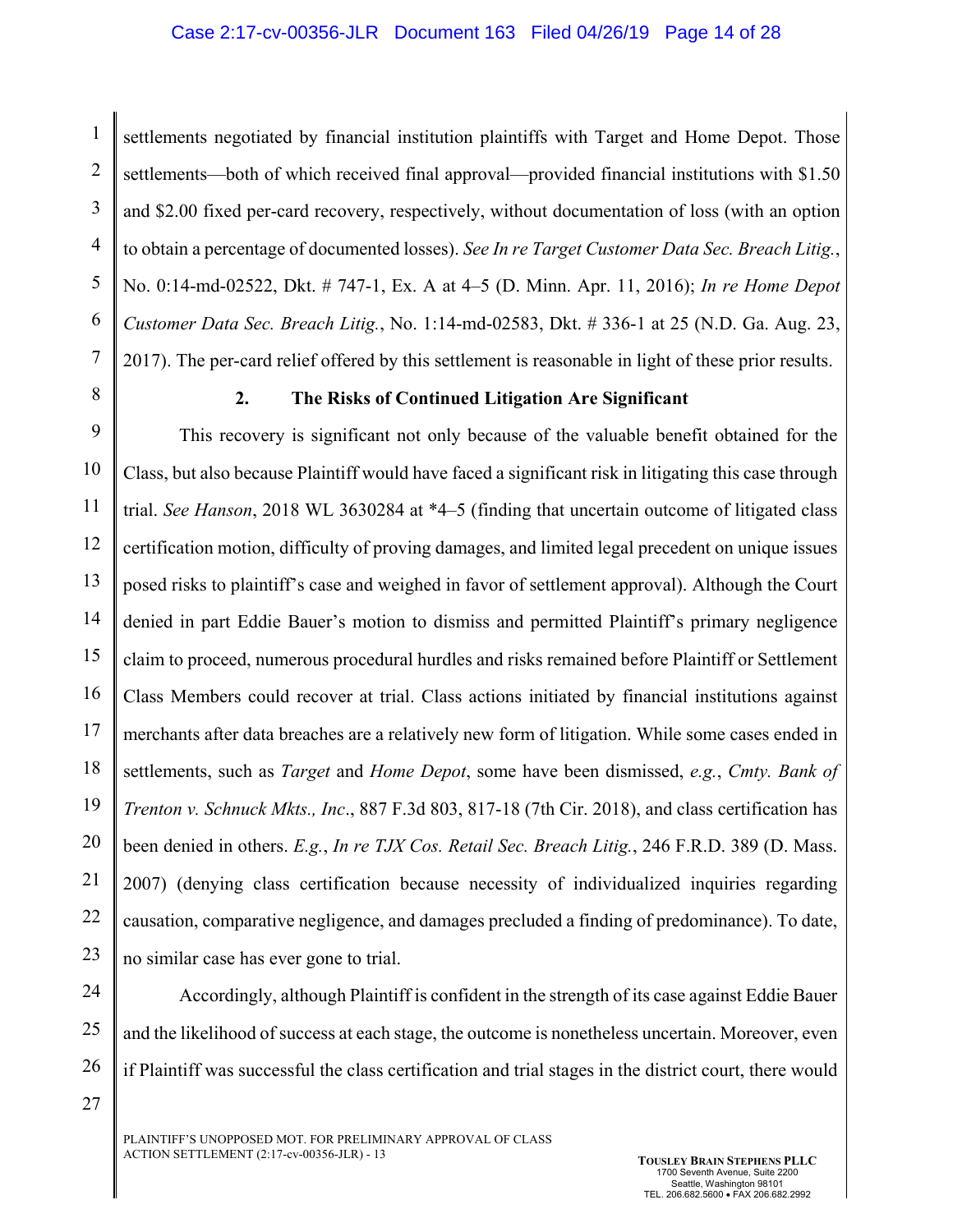1 2 3 very likely be one or more lengthy appeals, including potentially an interlocutory appeal under Fed. R. Civ. P. 23(f). The degree of uncertainty supports preliminary approval of the proposed Settlement Agreement.

4 5 6 7 8 9 10 Class Counsel have considered: (1) the complexities of this litigation; (2) the risks and expense of continuing this case through discovery, class certification, summary judgment, and trial against Eddie Bauer; and (3) the likely appeal(s) if Plaintiff does prevail at trial or earlier stages. After weighing these against the guaranteed recovery to the Settlement Class, and what Class Counsel believe to be the significant monetary benefits to the Settlement Class, Class Counsel firmly believe the Settlement represents a desirable resolution of this litigation. Lynch Decl. ¶ 19.

11

### **3. The Proposed Method of Distributing Relief to the Settlement Class Is Fair and Effective**

12 13 14 15 16 17 18 Under the Distribution Plan (SA Ex. 1) that governs payments from the Settlement Fund, Settlement Class Members that file an Approved Claim will receive a Cash Payment Award per Claimed-On Card without having to provide supporting documentation or prove their losses. SA  $\P$  39(a); SA Ex. 1  $\P$  $\eta$  2, 2.1. The amount of the cash payment will be \$2.00 per Claimed-On Card, subject to a *pro rata* increase if the value of all approved claims does not meet the minimum payment amount of \$1 million. SA Ex. 1  $\P$  2.1, 4.2. This Distribution Plan is straightforward and treats all Claiming Class Members identically.

19 20 21 22 23 24 25 26 27 The Claim Form is only two pages long and requires Settlement Class Members to provide very basic information: the name of the financial institution; the person filing out the form; the financial institution's contact information; and the number of Alerted on Payment Cards. *See* SA Ex. 1, Attachment A. This information will be easy for financial institution employees to locate and provide. No additional documentation is required. Furthermore, Settlement Class Members can chose to submit their claims electronically through the Settlement Website. SA  $\P$  34, 50(f); Simmons Decl.  $\P$  20(f). Based on their experiences with the settlement

PLAINTIFF'S UNOPPOSED MOT. FOR PRELIMINARY APPROVAL OF CLASS ACTION SETTLEMENT (2:17-cv-00356-JLR) - 14 **TOUSLEY BRAIN STEPHENS PLLC**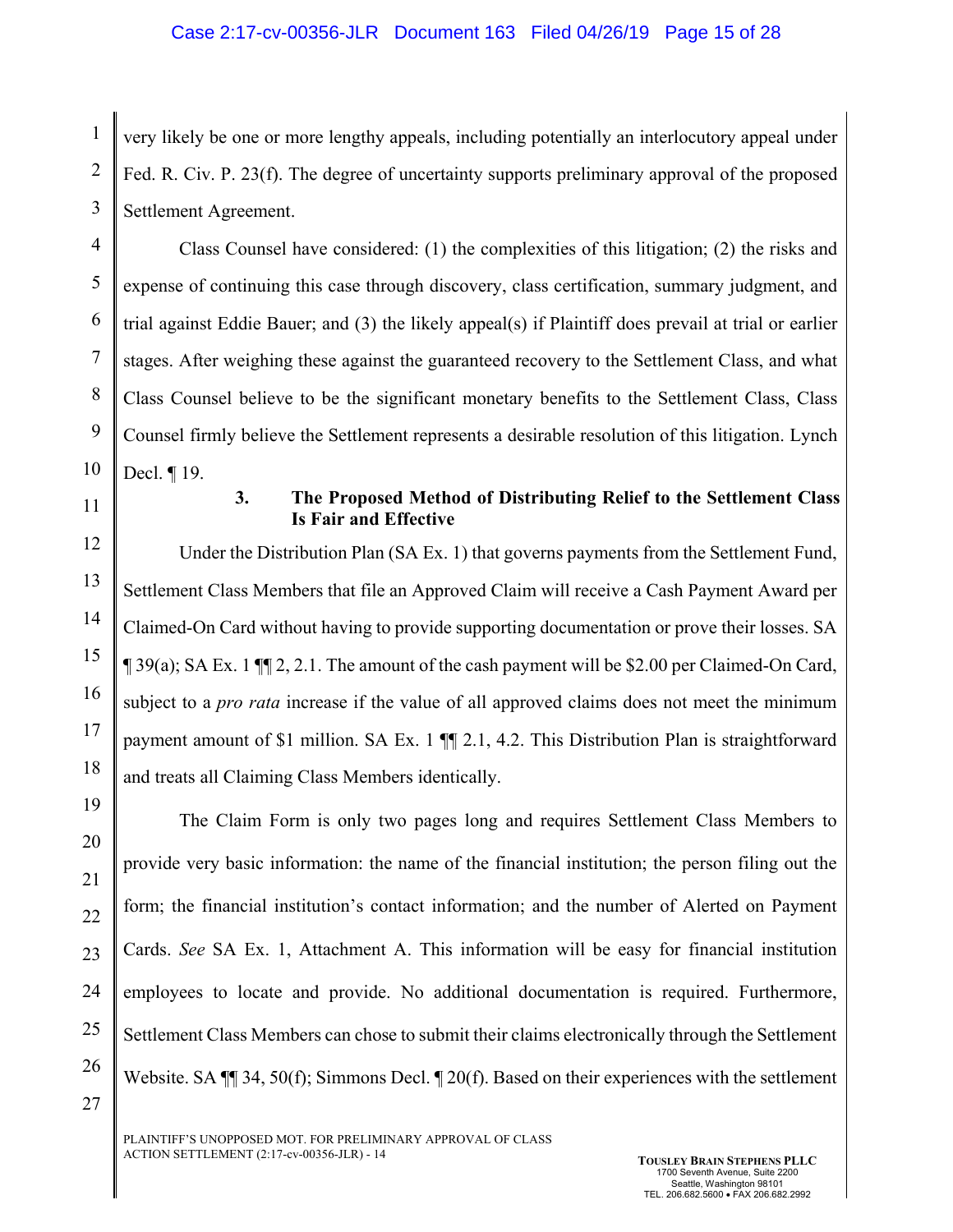1 2 3 of other class action data breach cases on behalf of financial institutions, Class Counsel believes that the simplicity of the Claim Form will increase participation from Settlement Class Members. Lynch Decl. ¶ 15.

8

9

10

11

12

13

14

15

16

17

18

19

20

21

22

23

24

25

26

27

# **4. Counsel's Request for Attorneys' Fees, Expenses, and Costs Will Be Subject to Approval by the Court**

Finally, the Settlement requires that any award for payment of attorneys' fees, expenses, and costs is subject to proper motion to, and approval by, the Court. Class Counsel will apply to the Court for an award of no more than \$2 million inclusive of costs of settlement administration, a service award to Plaintiff (not to exceed \$10,000), attorneys' fees, costs, and expenses. SA ¶¶ 39(b), 40, 66. Importantly, the Parties did not discuss attorneys' fees, costs, and expenses prior to agreeing to the essential terms of the Settlement. SA ¶ F; Lynch Decl. ¶ 11. No less than thirty days prior to the hearing on whether the Court should grant final approval to the Settlement, Class Counsel will submit a motion for attorneys' fees, expenses, and costs. SA ¶ 59. Settlement Class Members that have objected to the Settlement by the Objection Deadline will have an opportunity to file a brief in response to Class Counsel's request for attorneys' fees, expenses, and costs. *Id.* Thus, all the considerations under Rule  $23(e)(2)(C)$  support preliminary approval.

# **D. The Proposed Releases Are Appropriately Tailored to the Claims at Issue**

"Beyond the value of the settlement, courts have rejected preliminary approval when the proposed settlement contains obvious substantive defects such as . . . overly broad releases of liability." *Newberg on Class Actions* § 13:15, at p. 326 (5th ed. 2014); *see e.g.*, *Fraser v. Asus Computer Int'l*, 2012 WL 6680142, \*3 (N.D. Cal. 2012). The releases in the proposed settlement are not overly broad. Class Members who do not timely exclude themselves from the Settlement will be deemed to have released Eddie Bauer from claims:

based upon, resulting from, or arising out of (1) Eddie Bauer's information security policies and practices; (2) the allegations, facts, and/or circumstances described in the Litigation and/or Complaint; (3) Eddie Bauer's response to and notices about the Data Breach; (4) the fraudulent use of any Alerted on Payment Cards; (5) the cancellation and reissuance of any Alerted on Payment Cards; and (6) any expenses incurred investigating, responding to, or mitigating potential damage from the theft

PLAINTIFF'S UNOPPOSED MOT. FOR PRELIMINARY APPROVAL OF CLASS ACTION SETTLEMENT (2:17-cv-00356-JLR) - 15 **TOUSLEY BRAIN STEPHENS PLLC**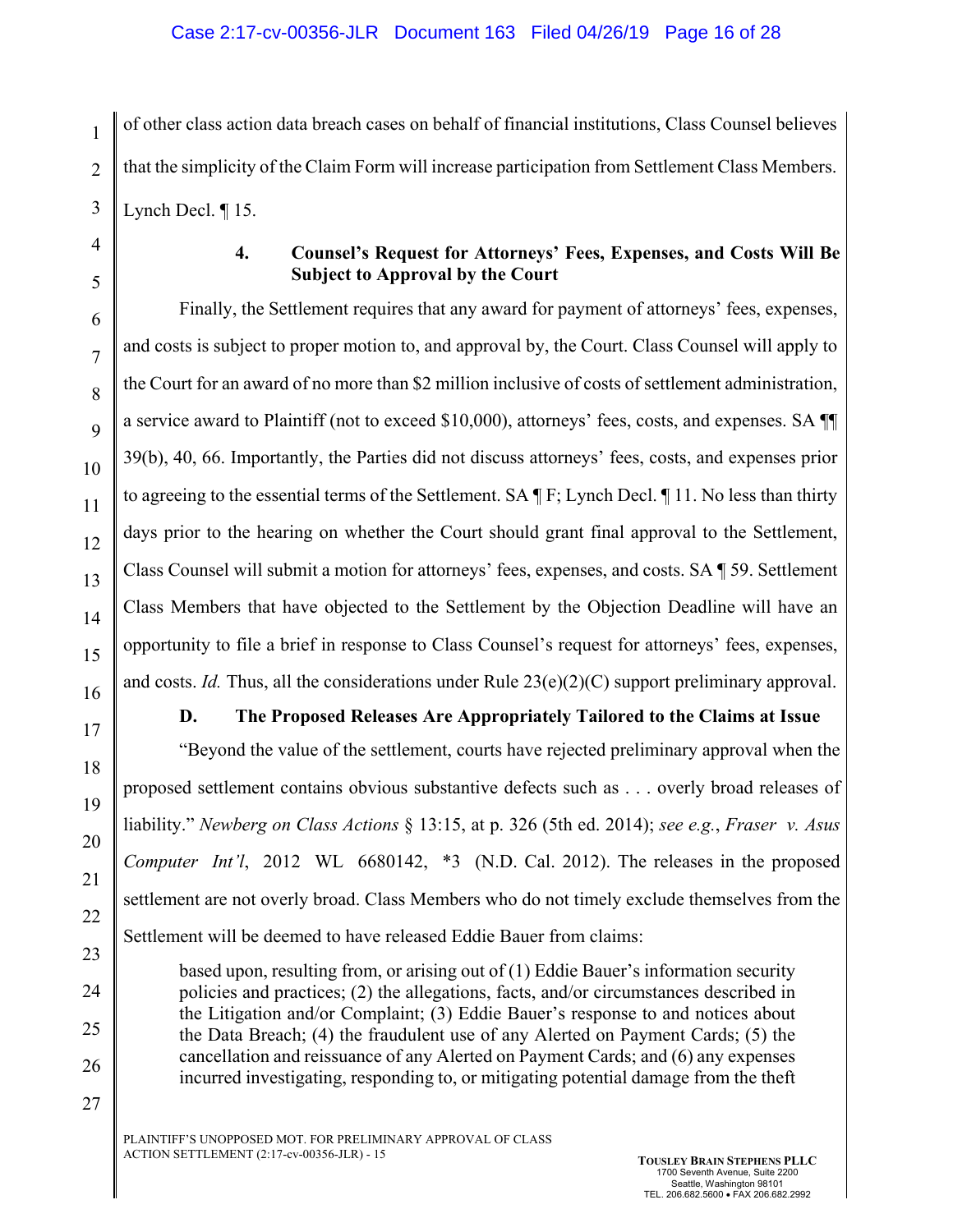#### Case 2:17-cv-00356-JLR Document 163 Filed 04/26/19 Page 17 of 28

or illegal use of Alerted on Payment Cards or information relating to such cards.

SA ¶ 61. Since the Release is limited to the scope of the litigation, it is fair and adequate for preliminary approval. *See e.g.*, *Spann II*, 314 F.R.D. at 327–28 ("With this understanding of the release, i.e., that it does not apply to claims other than those related to the subject matter of the litigation, the court finds that the release adequately balances fairness to absent class members and recovery for plaintiffs with defendants' business interest in ending this litigation with finality.).

8

27

1

2

3

4

5

6

7

## **E. Equitable Treatment of Class Members Relative to Each Other Supports Preliminary Approval**

9 10 11 12 13 14 15 16 17 The Settlement Agreement authorizes Plaintiff Veridian to seek a Service Award in an amount no greater than \$10,000 for its service to the Class in bringing and pressing the lawsuit. SA ¶ 66. Importantly, Plaintiff's incentive award is to be paid separate and apart from the Class award, and any reduction of the incentive award by the Court shall not affect the rights and obligations under the Settlement. *Id.* at ¶ 67. The Parties negotiated this aspect of the Settlement Agreement only after reaching agreement on all other material terms of the settlement. *Id.* at ¶ 68. In all other respects, the Settlement Agreement treats all Class Members, including Plaintiff, identically and gives all Class Members the same opportunity to receive payments using the same distribution method. SA  $\P$  39(a); SA Ex. 1  $\P$  $\P$  2, 2.1

18 19 20 21 22 23 24 25 26 The Ninth Circuit recognizes that service awards given to named plaintiffs are "fairly typical" in class actions. *Rodriguez*, 563 F.3d at 958. Incentive awards serve "to compensate class representatives for work done on behalf of the class, to make up for financial or reputation risk undertaken in bringing the action, and sometimes, to recognize their willingness to act as a private attorney general." *Id.* at 958–59. In evaluating whether the Settlement grants preferential treatment to Plaintiff, "the court must examine whether there is a 'significant disparity between the incentive awards and the payments to the rest of the class members' such that it creates a conflict of interest." *Spann II*, 314 F.R.D. at 328 (citing *Radcliffe v. Experian Info. Solutions Inc.*, 715 F.3d 1157, 1165 (9th Cir. 2013)). In arriving at such determination, courts will consider

PLAINTIFF'S UNOPPOSED MOT. FOR PRELIMINARY APPROVAL OF CLASS ACTION SETTLEMENT (2:17-cv-00356-JLR) - 16 **TOUSLEY BRAIN STEPHENS PLLC**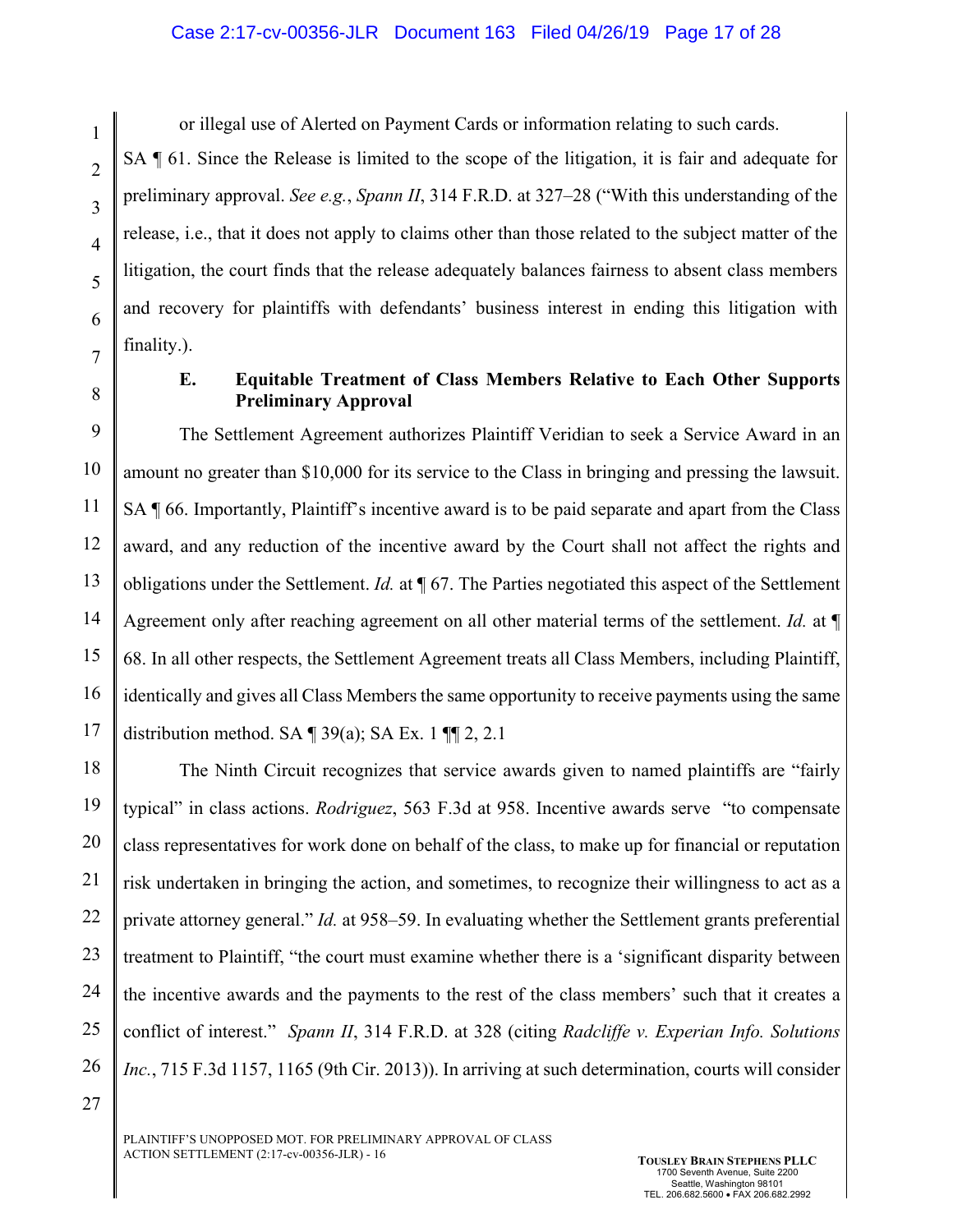#### Case 2:17-cv-00356-JLR Document 163 Filed 04/26/19 Page 18 of 28

1 2 3 "the number of named plaintiffs receiving incentive payments, the proportion of the payments relative to the settlement amount, and the size of each payment." *In re Online DVD-Rental*, 779 F.3d 934, 947 (9th Cir. 2015) (quoting *Staton v. Boeing Co.*, 327 F.3d 938, 977 (9th Cir. 2003).

4 5 6 7 8 9 10 11 12 13 14 Here, the requested award is unlikely to create a conflict of interest between Plaintiff Veridian and absent Class Members because the Settlement Agreement will remain in full force and effect, notwithstanding any reduction of the awards. *See* SA ¶ 67; *Spann II*, 314 F.R.D. at 328–29. Veridian's requested award was not predicated on the existence of any special treatment or promise from Class Counsel. Lynch Decl. at ¶ 21. The basis for such award is purely to compensate Plaintiff for its time and efforts in initiating the lawsuit, staying abreast of all aspects of the litigation, cooperating in discovery, and fairly and adequately protecting the interests of the absent class members. *Id.* The award is also small compared to the overall settlement relief, representing just 0.33% of the minimum total cash Eddie Bauer is required to pay under the Agreement. Thus, the award is purely a service award and does not constitute preferential treatment.

15

# **V. THE SETTLEMENT CLASS SHOULD BE CERTIFIED**

16

# **A. The Proposed Class Satisfies the Rule 23(a) Requirements**

17 18 19 20 21 22 23 24 At the preliminary approval stage, the Court's threshold task is to determine whether the proposed class satisfies the Rule  $23(a)$  requirements: (1) numerosity, (2) commonality, (3) typicality, and (4) adequacy, and the requirements set forth in Rule 23(b)(3). *Id.*, citing *Amchem Products, Inc. v. Windsor*, 521 U.S. 591, 613 (1997). Here, when ruling on class certification in the settlement context, the court need not explore the issue of manageability, "for the proposal is that there be no trial." *Amchem*, 521 U.S. at 620. Here, provisional certification of the proposed Class for purposes of the Settlement is warranted because Plaintiff satisfies all requirements set forth in Rule 23.

- 25
- 26

27

PLAINTIFF'S UNOPPOSED MOT. FOR PRELIMINARY APPROVAL OF CLASS ACTION SETTLEMENT (2:17-cv-00356-JLR) - 17 **TOUSLEY BRAIN STEPHENS PLLC**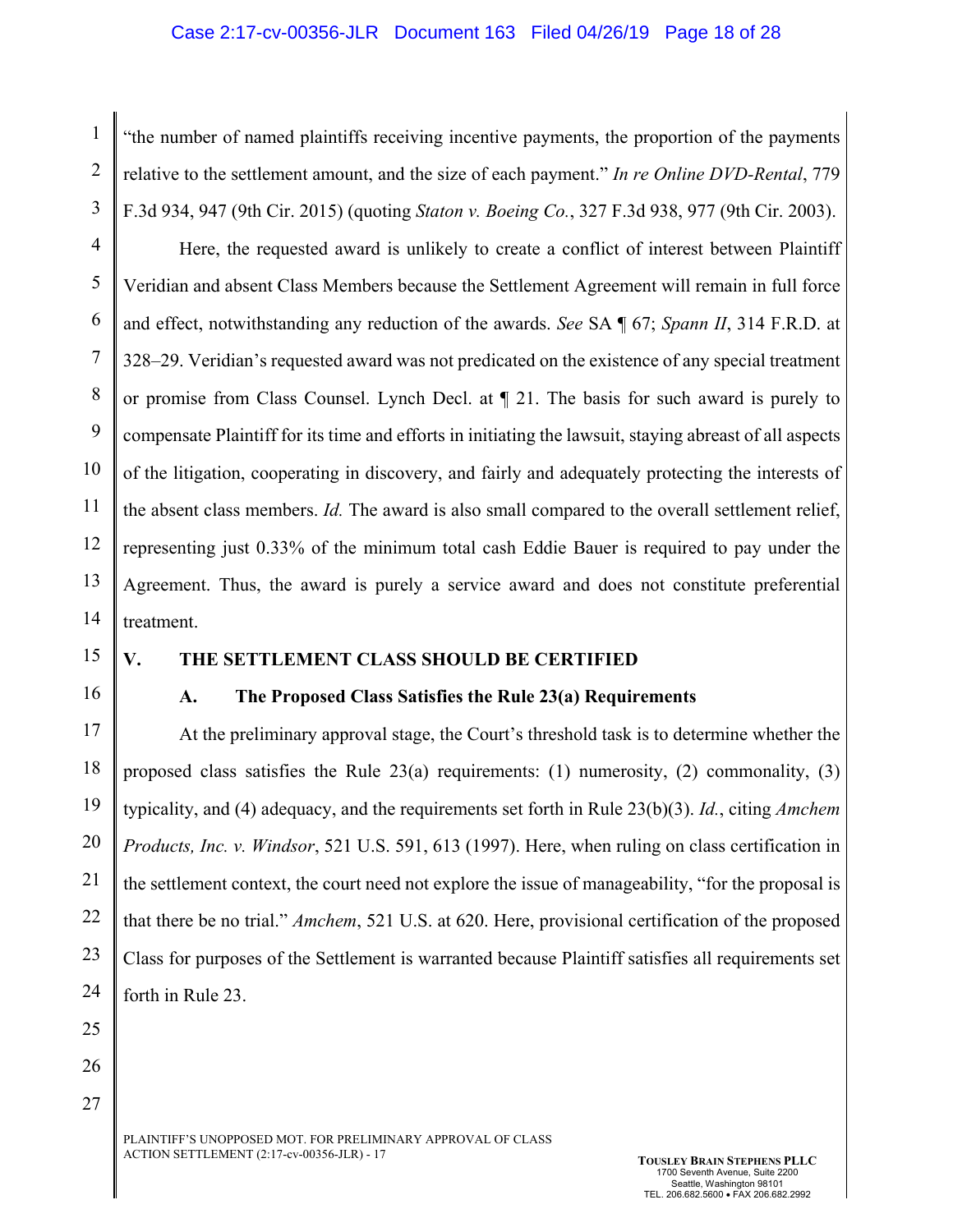2

1

### **1. Numerosity**

3 4 5 6 7 8 Numerosity is satisfied if "the class is so numerous that joinder of all members is impracticable." Fed. R. Civ. P. 23(a); *Wiener v. Dannon Co., Inc.*, 255 F.R.D. 658, 664 (C.D. Cal. 2009); *see also Harris v. Palm Springs Alpine Estates, Inc.*, 329 F.2d 909, 913–14 (9th Cir. 1964) ("impracticability" exists where there is a "difficulty or inconvenience of joining all members of the class"). "While no exact numerical cut-off is required for the numerosity requirement, numerosity is presumed where the plaintiff class contains forty or more members." *Chester,* 2017 WL 6205788, at \*5 (internal quotation marks and citations omitted).

9 10 11 12 13 14 Numerosity is clearly established here. The Parties conducted pre-mediation discovery and investigation, wherein Defendant confirmed there are approximately 1.4 million potential Alerted on Payment Cards, and documents obtained in discovery allow Class Counsel to estimate that the Alerted on Payment Cards were issued by approximately 4,000 different financial institutions. *See* Lynch Decl. ¶ 13. Accordingly, because the Class Members are certainly too numerous to join as plaintiffs, the numerosity requirement is met.

15

### **2. Commonality**

16 17 18 19 20 21 22 23 24 Commonality is satisfied if "there are any questions of law or fact common to the class. Fed. R. Civ. P. 23(a)(2); *see Mazza v. Am. Honda Motor Co.,* 666 F.3d 581, 589 (9th Cir. 2012) (noting all that is required is a "*single* significant question of law or fact.") (emphasis added); *Hanson*, 2018 WL 3630284 at \*2 (same). The inquiry regarding commonality involves whether Plaintiff can show a common contention such that "determination of its truth or falsity will resolve an issue that is central to the validity of each one of the claims in one stroke." *Wal–Mart Stores, Inc. v. Dukes*, 564 U.S. 338, 350 (2011). "The existence of shared legal issues with divergent factual predicates is sufficient, as is a common core of salient facts coupled with disparate legal remedies within the class." *Hanlon*, 150 F.3d at 1019.

25

26

27

Here, the Class Members share common legal and factual questions vis-à-vis Eddie Bauer's liability, for instance, whether Eddie Bauer owed Class Members a duty to use

PLAINTIFF'S UNOPPOSED MOT. FOR PRELIMINARY APPROVAL OF CLASS ACTION SETTLEMENT (2:17-cv-00356-JLR) - 18 **TOUSLEY BRAIN STEPHENS PLLC**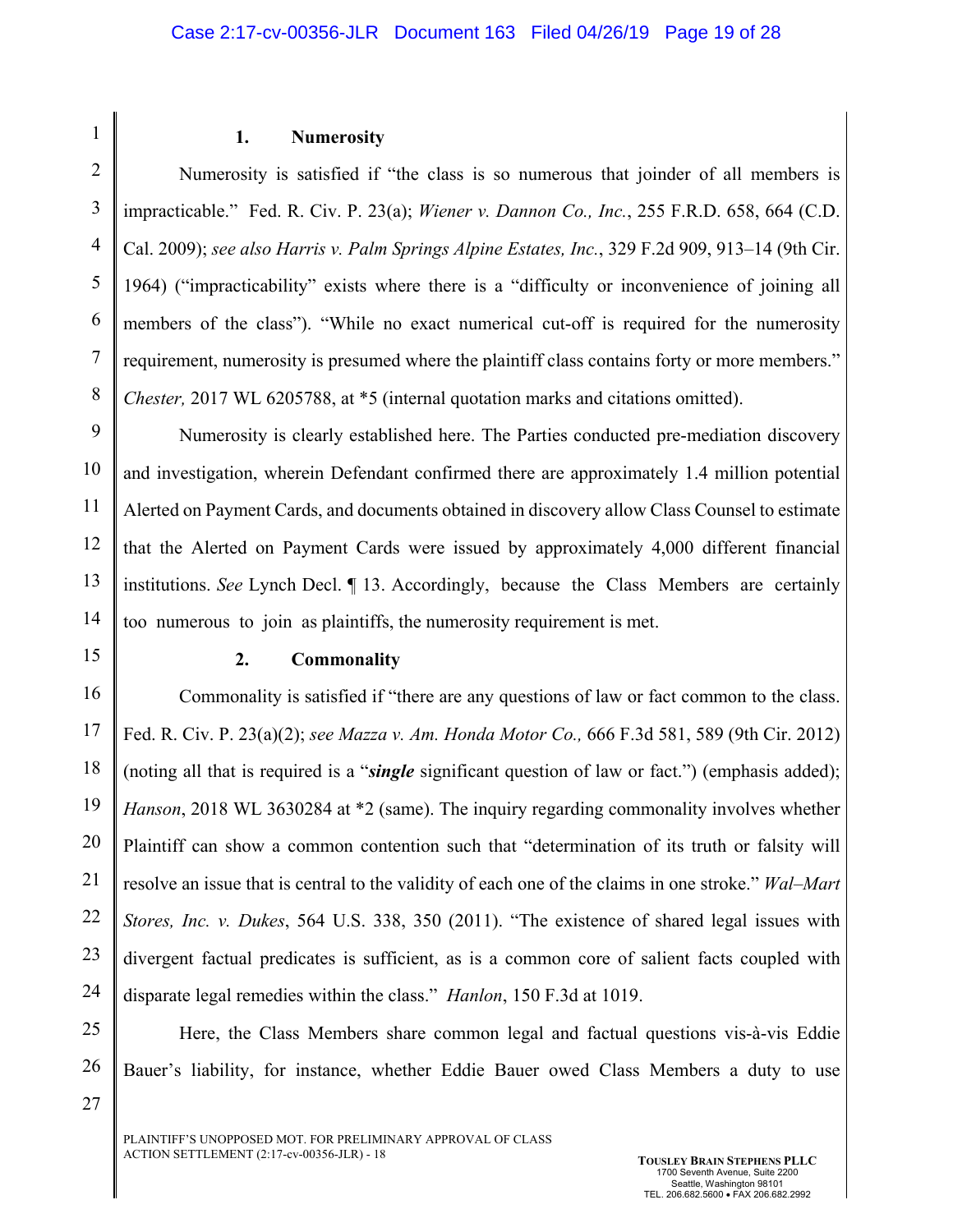1 2 3 4 5 6 reasonable payment card security practices, whether the duty was breached, and whether Eddie Bauer's actions caused Class Members' alleged damages. As to damages, the proposed Class Members each suffered the same general forms of injury: they all issued payment cards that were alerted-on as potentially compromised in the Cyber Attack and incurred costs related to reissuing the affected cards or reimbursing customers for fraudulent transactions on the card accounts. ¶¶ 8, 22, 96–98, 135. These questions suffice to satisfy the commonality prong.

7

### **3. Typicality**

8 9 10 11 12 13 14 15 16 17 Typicality is satisfied if the class representative's claims or defenses are typical to those of the Class. Fed. R. Civ. P. 23(a)(3). The Ninth Circuit applies the typicality requirement liberally: "representative claims are typical if they are reasonably coextensive with those of absent class members; they need not be substantially identical." *Hanlon*, 150 F.3d at 1020; *Hanson*, 2018 WL 3630284 at \*2. The "typicality" requirement is essential to ensure that the claims of the class representative is aligned with those of the class as a whole. *Wolin v. Jaguar Land Rover North America, LLC*, 617 F.3d 1168, 1175 (9th Cir. 2010). "The test of typicality is whether other members have the same or similar injury, whether the action is based on conduct which is not unique to the named plaintiffs, and whether other class members have been injured by the same course of conduct." *Id.* 

18 19 20 21 22 23 24 25 As addressed immediately above, Plaintiff Veridian's claims are typical to those of the Class because they are based upon the same facts and the same legal and remedial theories as those of the Class. Plaintiff's and Settlement Class Members' claims arise from Eddie Bauer's alleged failure to maintain adequate payment card data security measures at its retail stores. The exposure of Plaintiff's and the Class's payment card data occurred through the same mechanism during the same time period. Every Settlement Class Member suffered the same varieties and types of risks and losses as a result of the Cyber Attack, and the only notable variation among Settlement Class Members is the amount of damages each one suffered.

26

27

PLAINTIFF'S UNOPPOSED MOT. FOR PRELIMINARY APPROVAL OF CLASS ACTION SETTLEMENT (2:17-cv-00356-JLR) - 19 **TOUSLEY BRAIN STEPHENS PLLC**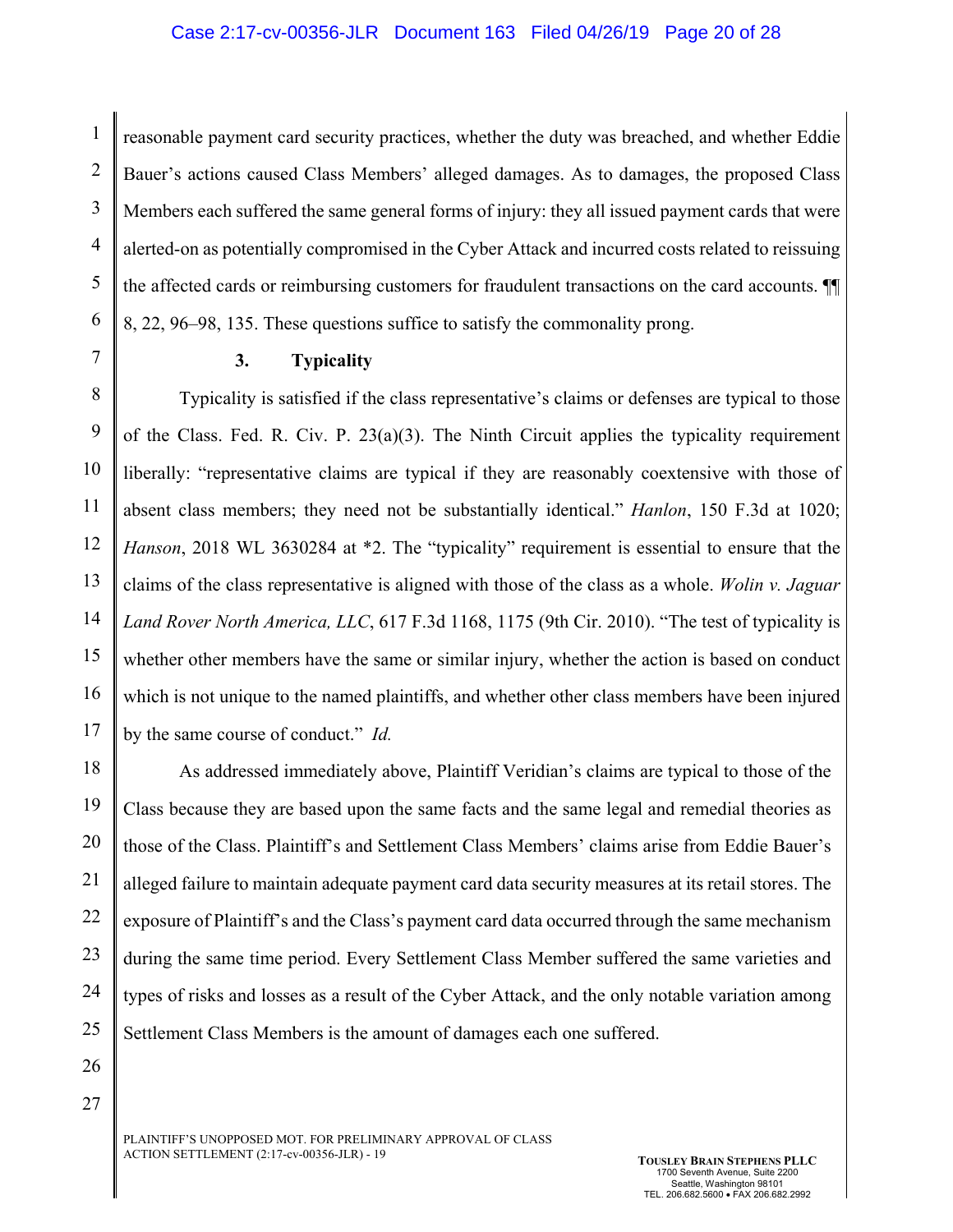2

1

## **4. Adequacy**

3 4 5 6 Adequacy is satisfied if the class representative "will fairly and adequately protect the interests of the class." Fed. R. Civ. P. 23(a)(4). The Ninth Circuit utilizes two questions to determine legal adequacy: "(1) do the named plaintiffs and their counsel have any conflicts of interest with other class members and (2) will the named plaintiffs and their counsel prosecute the action vigorously on behalf of the class?" *Hanlon*, 150 F.3d at 1020.

7 8 9 10 11 12 13 Plaintiff Veridian is an adequate class representative because it shares common goals with Class Members of pursuing litigation to obtain recovery for Cyber Attack-related losses and to incentivize merchants to improve payment card data security. There is no evidence in the record that Plaintiff harbors any interest antagonistic to the interests of the Class. Lynch Decl. at ¶ 18. Plaintiff has been proactive in this litigation, participating in extensive discovery efforts and maintaining close contact with Class Counsel regarding the progress of the litigation. *Id.* at ¶ 18. Therefore, the adequacy requirement is satisfied.

14

# **B. The Proposed Class Satisfies the Rule 23(b)(3) Requirements**

15 16 17 18 19 20 Class actions under Rule  $23(b)(3)$  must also satisfy the following two requirements, which are commonly referred to as "predominance" and "superiority," respectively: (1) "the questions of law and fact common to class members predominate over any questions affecting only individual members, and" (2) "that a class action is superior to other available methods for fairly and efficiently adjudicating the controversy." Fed. R. Civ. P. 23(b)(3). Plaintiff has satisfied both of these requirements.

21

27

## **1. Predominance**

22 23 24 25 26 The predominance prong turns on "whether proposed classes are sufficiently cohesive to warrant adjudication by representation." *Hanlon*, F.3d at 1022 (citing *Amchem*, 521 U.S. at 623). Although predominance is inherently related to commonality in that it assumes a prerequisite of common issues of law and fact, "Rule 23(b)(3) focuses on the relationship between the common and individual issues." *Id.* (emphasis added). Where the core question driving the litigation

PLAINTIFF'S UNOPPOSED MOT. FOR PRELIMINARY APPROVAL OF CLASS ACTION SETTLEMENT (2:17-cv-00356-JLR) - 20 **TOUSLEY BRAIN STEPHENS PLLC**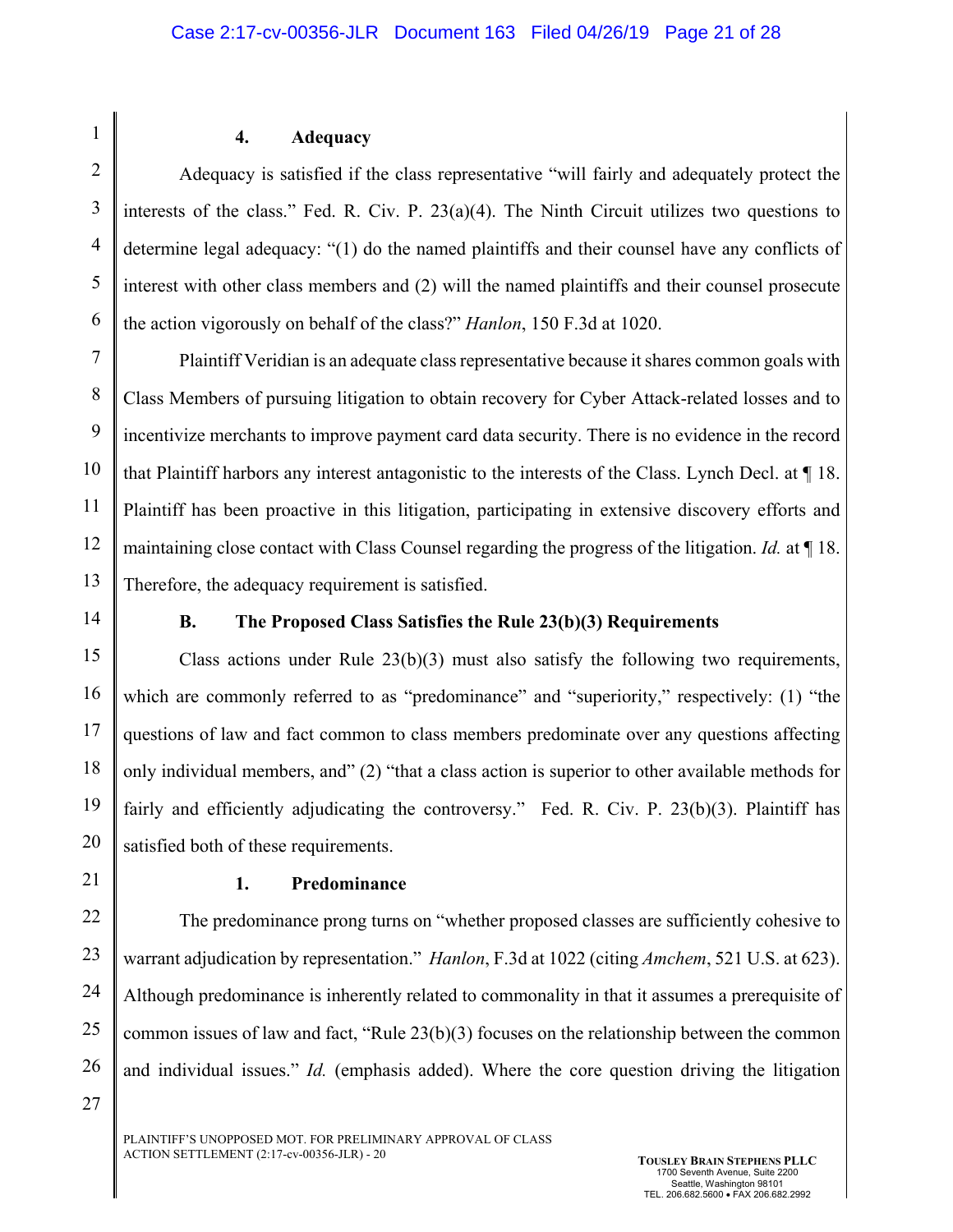1 2 3 "would require the separate adjudication of each class member's individual claim or defense, a Rule 23(b) action would be inappropriate." *Zinser v. Accufix Research Institute, Inc.*, 253 F.3d 1180, 1189 (9th Cir. 2001) (internal citation omitted).

4 5 6 7 8 9 10 11 12 13 14 15 Individualized damage variations among class members do not by themselves preclude a finding of predominance. *See Hanson*, 2018 WL 3630284 at \*3. First, a class may be certified for liability purposes only, leaving individual damages calculations to subsequent proceedings. *See Taha v. Cty. of Bucks*, 862 F.3d 292, 309 (3d Cir. 2017); W. Rubenstein, NEWBERG ON CLASS ACTIONS §4:54, 206-08 (5th ed. 2012). Second, a plaintiff class may prove classwide damages through use of representative evidence and statistical modeling, provided that the methodology offered is mathematically sound and comports appropriately with the plaintiffs' liability theory. *See Tyson Foods, Inc. v. Bouaphakeo*, 136 S. Ct. 1036, 1047-49 (2016); *Comcast Corp. v. Behrend*, 569 U.S. 27, 35-37 (2013). Apportionment and disbursement of the classwide damages to individual class members can be accomplished at a later stage without undermining the propriety of class certification during earlier phases. *See Tyson Foods*, 136 S. Ct. at 1049– 50.

16 17 18 19 20 21 22 23 24 25 The predominate legal and factual issues in this litigation concern the nature of the Cyber Attack and Eddie Bauer's degree of responsibility. The most significant remaining issues to be litigated or tried with respect to liability were the extent of Eddie Bauer's legal duty to Plaintiff to protect payment card data; whether Eddie Bauer breached the duty of reasonable care; whether Eddie Bauer's acts or omissions were the proximate cause of Plaintiff's injuries; and proof of damages. All of these issues could have been resolved on a classwide basis, with little to no emphasis on unique circumstances of any individual Plaintiff or Class Member. *See, e.g., Target*, 309 F.R.D. at 486-89. These issues predominate, and the Settlement and Distribution Plan proposed by Plaintiff ensure that individualized damage calculations do not pose a problem. Settlement Class Members will receive fixed distributions from the Settlement Fund based on

26

27

PLAINTIFF'S UNOPPOSED MOT. FOR PRELIMINARY APPROVAL OF CLASS ACTION SETTLEMENT (2:17-cv-00356-JLR) - 21 **TOUSLEY BRAIN STEPHENS PLLC**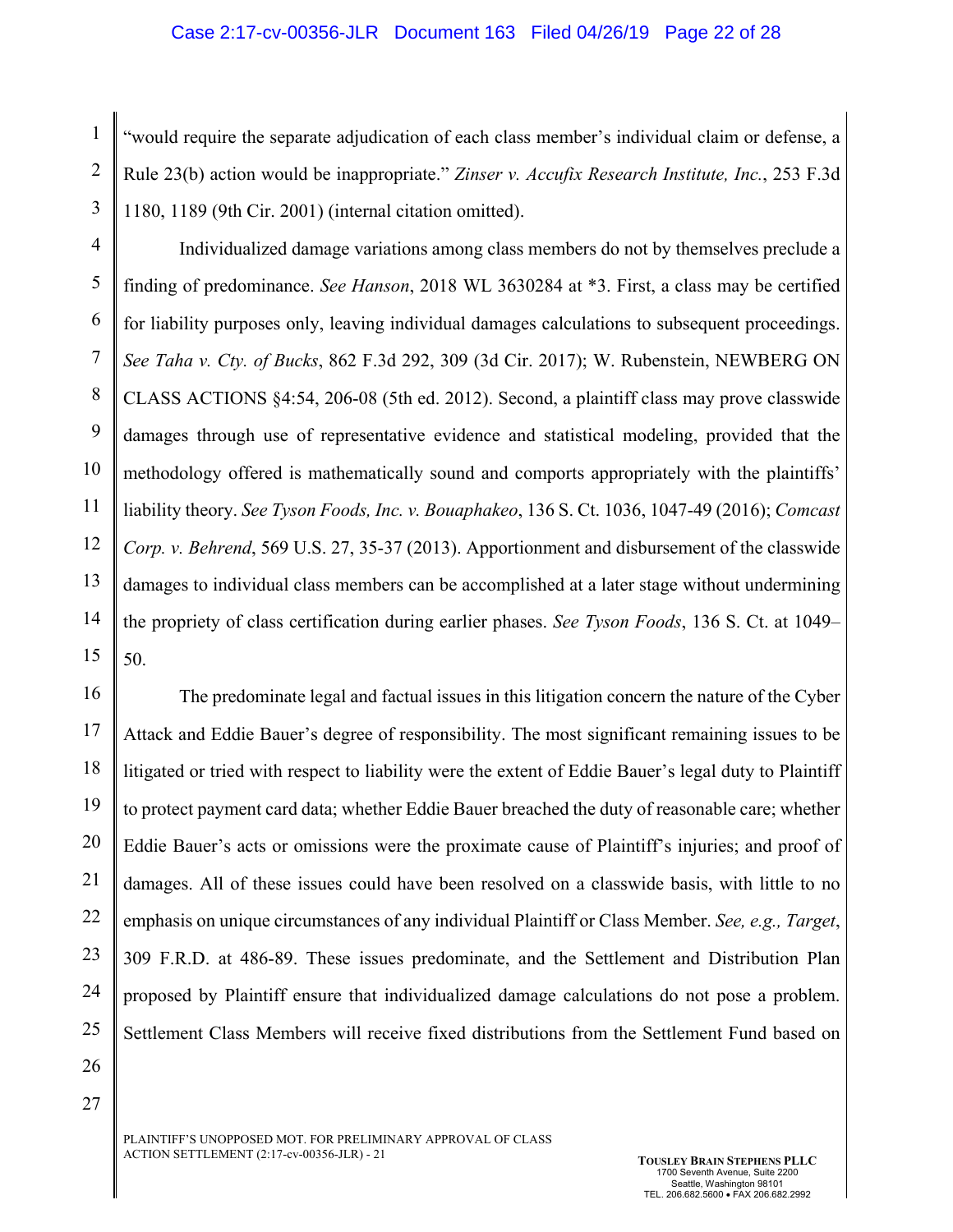1 2 the number Alerted on Payment Cards, a methodology that is objective, easy to calculate, and offers fair and equal treatment to all Settlement Class Members.

3

## **2. Superiority**

4 5 6 7 8 9 10 11 12 13 Superiority examines whether the class action device "is superior to other available methods for fairly and efficiently adjudicating the controversy." Fed. R. Civ. P. 23(b)(3). "[T]he purpose of the superiority requirement is to assure that the class action is the most effective means for resolving the controversy. Where recovery on an individual basis would be dwarfed by the cost of litigating on an individual basis, this factor weighs in favor of class certification." *Wolin*, 617 F.3d at 1175–76 (citation and internal quotation marks omitted). In the settlement context, manageability of the class action device is not a concern. *See Spann II,* 314 F.R.D. at 323 ("the other requirements of Rule 23(b)(3) such as the desirability or undesirability of concentrating the litigation of the claims in the particular forum and the likely difficulties in managing a class action, are rendered moot and irrelevant"); *see also Amchem Prods., Inc.*, 521 U.S. at 620. Although Settlement Class Members collectively suffered significant damages as a result

14 15 16 17 18 19 20 21 22 23 24 25 26 27 of the Cyber Attack, those losses are distributed among several thousand card-issuing financial institutions. Lynch Decl. ¶ 13. Settlement Class Members who issued only a few Alerted on Payment Cards will have no incentive to litigate against Eddie Bauer individually, as their damages may only be a few hundred dollars. Even for larger issuers, the distributions offered by this Settlement likely provide better net recoveries than the Settlement Class Members could obtain by suing Eddie Bauer individually, after costs of litigation are considered. *See Hanson*, 2018 WL 3630284 at \*3 (finding superiority prong met where individual class members' damages would be up to \$1,000 because "many members would most likely refrain" from individual litigation due to disparity between litigation costs and expected recoveries). Accordingly, because each Class Members' claim is common to the class and relatively small in amount, a class action is the superior method for efficiently adjudicating Plaintiff's claims.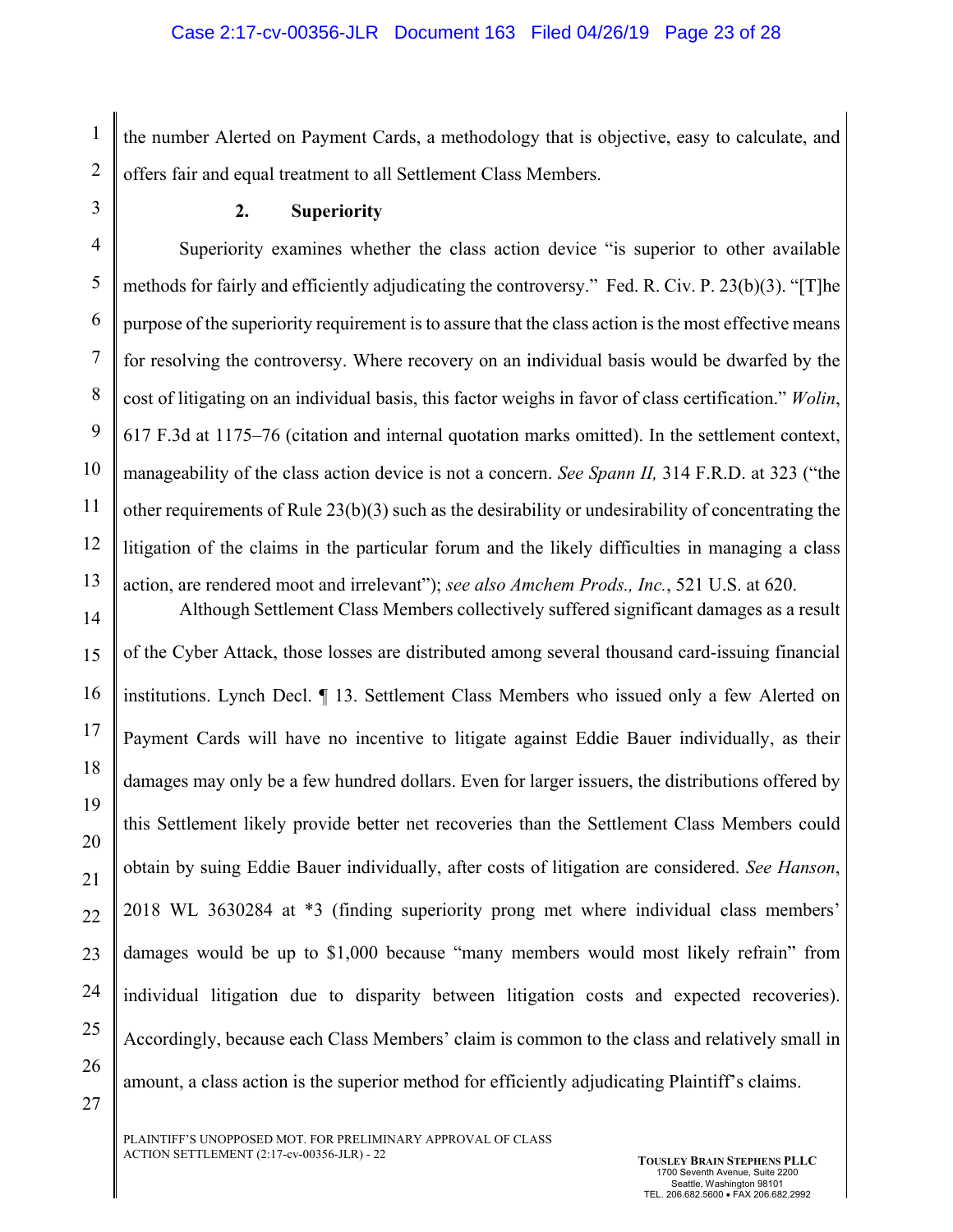1 2

3

4

5

6

7

8

9

27

# **VI. THE PROPOSED NOTICE PROGRAM SATISFIES RULE 23 AND DUE PROCESS, AND SHOULD BE APPROVED**

Rule 23(e) requires the trial court to "direct notice in a reasonable manner to all class members who would be bound by the proposal." Fed. R. Civ. P.  $23(e)(1)$ . This requirement contemplates that class notice be "reasonably calculated, under all the circumstances, to apprise interested parties of the pendency of the action and afford them an opportunity to present their objections." *In re Toys R Us*, 295 F.R.D. at 448 (citing *Mullane v. Central Hanover Bank & Trust Co.*, 339 U.S. 306, 314 (1950)). A class action settlement notice is deemed "satisfactory if it generally describes the terms of the settlement in sufficient detail to alert those with adverse viewpoints to investigate and to come forward and be heard." *Churchill Vill.*, 617 F.3d at 575.

10 11 12 13 14 15 16 17 18 19 20 21 22 23 The proposed notices provide sufficient information to satisfy these standards. *See* SA Exs. 2, 3. Each Notice clearly and conspicuously: identifies who is a Class Member; describes the factual background of the litigation and the Parties to the action; outlines Class Members' legal rights, including the right to either participate in the Settlement, exclude themselves, or object, and deadlines to pursue each available course of action; provides the amount of the benefit and details of the relief; states the amount of attorneys' fees and Plaintiff's incentive award requested by Class Counsel; and sets forth the contact information of the Claims Administrator. *See generally id.* The Full Notice includes a table of contents modeled in a "frequently asked questions" format and includes answers to questions such as, "How does a financial institution know if it is part of the settlement?" "What is the difference between objecting and excluding/opting out?," and "How can my financial institution get a payment?" *See* SA Ex. 2. This format constitutes adequate notice in that it is conducive to providing essential Settlement information to the Class. *See* 4 Newberg on Class Actions § 11:53, at p. 167 (4th ed. 2013) ("[N]otice is adequate if it may be understood by the average class member.").

24 25 26 Moreover, the multiple methods of providing notice to Class Members including direct mail and publication, are adequate and reasonably likely to ensure all Class Members are apprised of the Settlement terms and given an opportunity to file a claim, object, opt out, or be heard. *E.g.*,

PLAINTIFF'S UNOPPOSED MOT. FOR PRELIMINARY APPROVAL OF CLASS ACTION SETTLEMENT (2:17-cv-00356-JLR) - 23 **TOUSLEY BRAIN STEPHENS PLLC**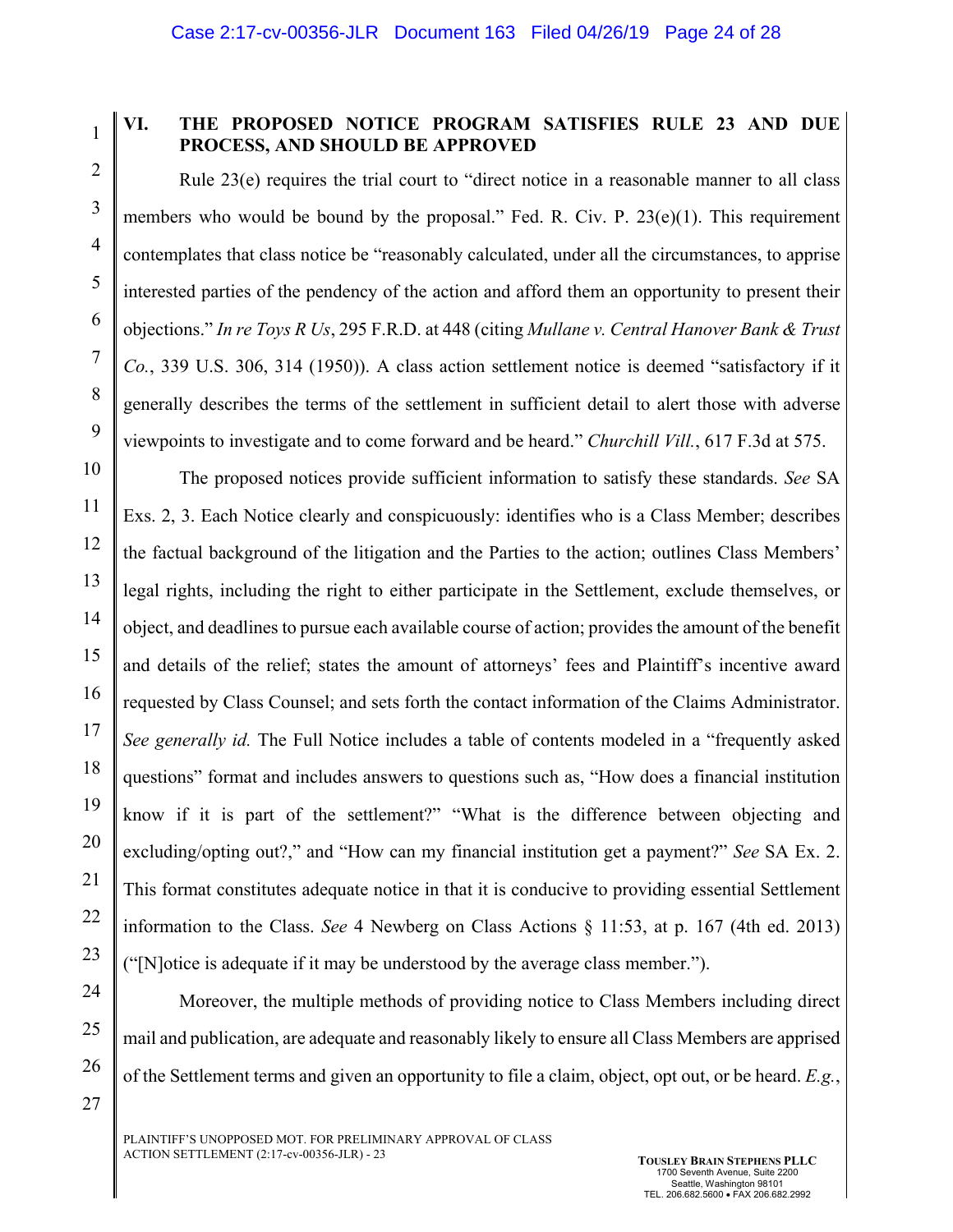1 2 3 4 *Hanson*, 2018 WL 3630284 at \*6 (finding direct notice and a settlement website to be best practicable notice); *Brotherson v. Prof'l Basketball Club, L.L.C.*, No. C07-1787 RAJ, 2010 WL 11523895, at \*2 (W.D. Wash. Feb. 12, 2010) (finding notice by first class mail to be the best notice practicable under the circumstances).

# **VII. PLAINTIFF SHOULD BE APPOINTED CLASS REPRESENTATIVE AND PROPOSED CLASS COUNSEL SHOULD BE APPOINTED CLASS COUNSEL**

7 8 9 10 11 12 13 14 15 Plaintiff also requests that the Court designate Plaintiff Veridian Credit Union as Class Representative to implement the terms of the Settlement. As detailed above, Plaintiff will fairly and adequately represent and protect the interests of the Class. Plaintiff's counsel Gary F. Lynch and Joseph P Guglielmo should be appointed as Class Counsel. Rule 23(g) enumerates four factors for evaluating the adequacy of proposed class counsel: (1) "the work counsel has done in identifying or investigating potential claims in the action"; (2) "counsel's experience in handling class actions, other complex litigation, and types of claims of the type asserted in the action"; (3) "counsel's knowledge of the applicable law"; and (4) "the resources counsel will commit to representing the class[.]" Fed. R. Civ. P.  $23(g)(1)(A)(i)$ -(iv).

16 17 18 19 20 21 22 23 All of these factors militate in favor of appointing Mr. Lynch and Mr. Guglielmo as Class Counsel. They have devoted significant time and resources to prosecuting this action on behalf of Plaintiff and the proposed class. Lynch Decl. ¶ 17. Mr. Lynch and Mr. Guglielmo have extensive experience in class actions, particularly those involving financial institution card data breaches, as demonstrated by the numerous times their respective firms have been appointed to leadership positions in similar actions. *Id.* at Exs. B & C (Firm Resumes). Accordingly, Mr. Lynch and Mr. Guglielmo will adequately represent the interests of the Class and should be appointed as Class Counsel.

24 25 26

27

5

6

PLAINTIFF'S UNOPPOSED MOT. FOR PRELIMINARY APPROVAL OF CLASS ACTION SETTLEMENT (2:17-cv-00356-JLR) - 24 **TOUSLEY BRAIN STEPHENS PLLC**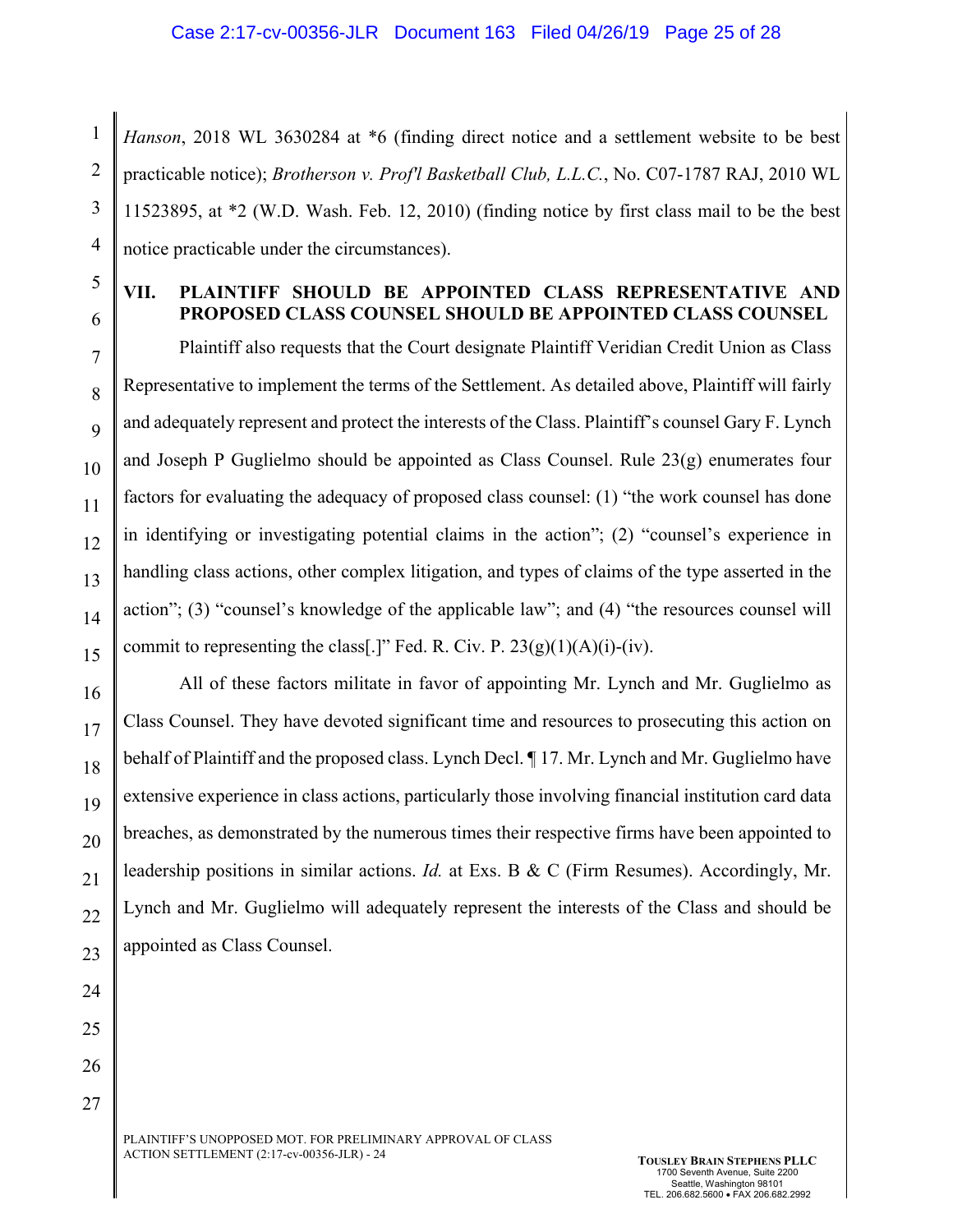| $\overline{2}$  |    |
|-----------------|----|
| 3               | p  |
| $\overline{4}$  | r( |
| 5               |    |
| 6               |    |
| $\overline{7}$  |    |
| 8               |    |
| 9               |    |
| 10              |    |
| 11              |    |
| 12              |    |
| 13              |    |
| $\overline{14}$ |    |
| 15              |    |
| 16              |    |
| 17              |    |
| 18              |    |
| 19              |    |
| 20              |    |
| 21              |    |
| 22              |    |
| 23              |    |
| 24              |    |
| 25              |    |
| 26              |    |
| 27              |    |

1

# **VIII. CONCLUSION**

For the foregoing reasons, Plaintiff respectfully requests that the Court certify the proposed class for settlement purposes, preliminarily approve the proposed settlement as fair and easonable, authorize notice to the class, and schedule a final fairness hearing.

Respectfully submitted, this 26th day of April, 2019.

#### TOUSLEY BRAIN STEPHENS PLLC

| 9                | By: /s/ Kim D. Stephens                                |
|------------------|--------------------------------------------------------|
|                  | Kim D. Stephens, WSBA #11984                           |
| $\boldsymbol{0}$ | kstephens@tousley.com                                  |
| $\mathbf 1$      | By: /s/ Chase C. Alvord                                |
| $\overline{2}$   | Chase C. Alvord, WSBA #26080                           |
|                  | calvord@tousley.com<br>1700 Seventh Avenue, Suite 2200 |
| 3                | Seattle, Washington 98101                              |
| 4                | Telephone: 206.682.5600                                |
|                  | Fax: 206.682.2992                                      |
| 5                |                                                        |
|                  | Joseph P. Guglielmo, pro hac vice                      |
| 6                | SCOTT+SCOTT, ATTORNEYS AT LAW, LLP                     |
| 7                | The Helmsley Building                                  |
|                  | 230 Park Avenue, 17th Floor                            |
| 8                | New York, NY 10169                                     |
|                  | Telephone: (212) 223-6444                              |
| 9                | Facsimile: (212) 223-6334                              |
| $\overline{0}$   | jguglielmo@scott-scott.com                             |
| $^{21}$          | Erin G. Comite, pro hac vice                           |
|                  | Stephen J. Teti, pro hac vice                          |
| $2^{\circ}$      | SCOTT+SCOTT, ATTORNEYS AT LAW, LLP                     |
|                  | 156 South Main Street                                  |
| $\frac{1}{3}$    | P.O. Box 192                                           |
| $\frac{1}{4}$    | Colchester, CT 06415                                   |
|                  | Telephone: (860) 537-5537                              |
| :5               | Facsimile: (860) 537-4432                              |
|                  | ecomite@scott-scott.com                                |
| 26               | steti@scott-scott.com                                  |
| :7               |                                                        |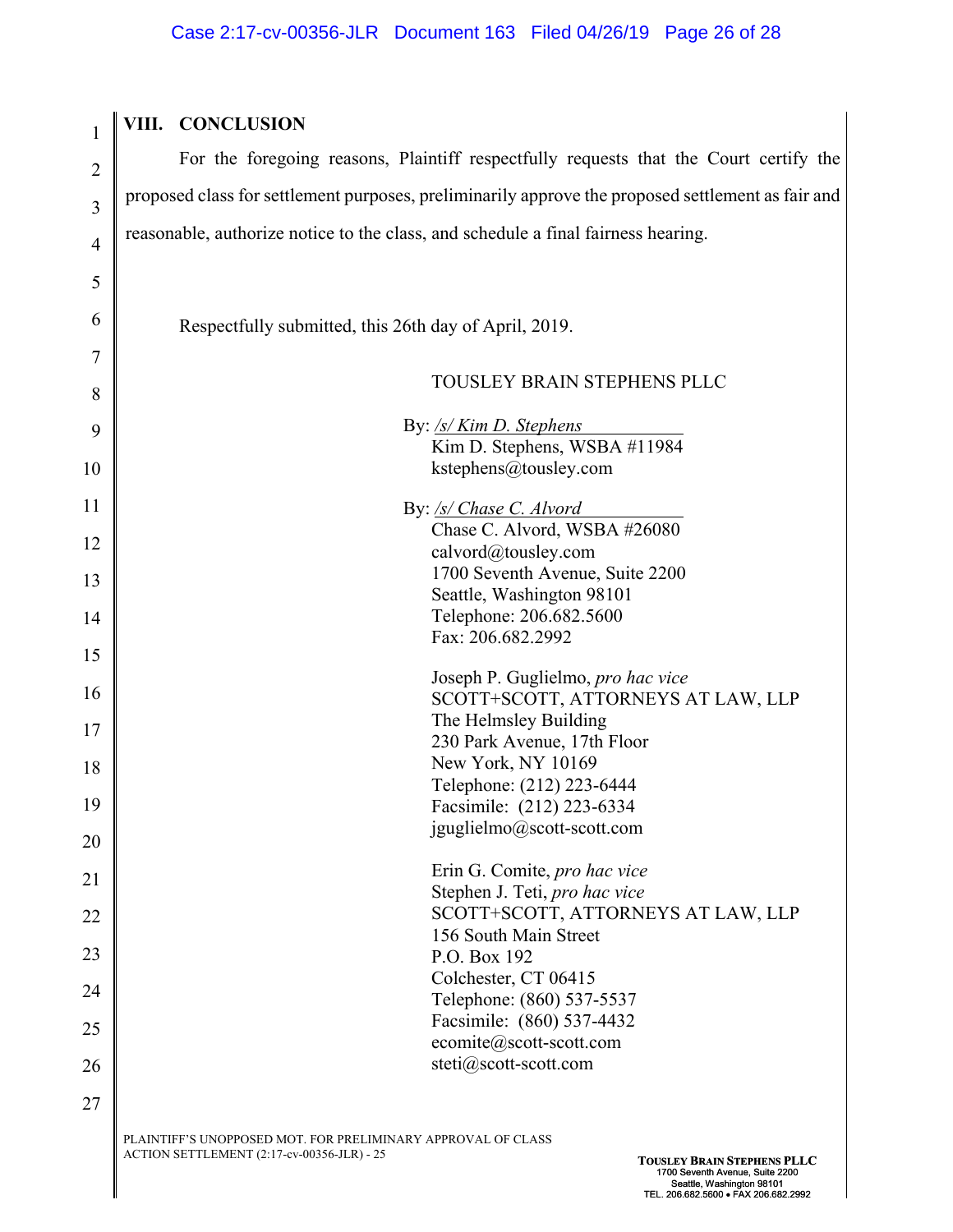| $\mathbf{1}$<br>$\overline{2}$<br>3<br>$\overline{4}$<br>5<br>6<br>7<br>8<br>9<br>10<br>11<br>12<br>13<br>14<br>15<br>16<br>17<br>18<br>19 | Gary F. Lynch, pro hac vice<br>Kevin W. Tucker, pro hac vice<br>CARLSON LYNCH, LLP<br>1133 Penn Avenue, 5th floor<br>Pittsburgh, PA 15222<br>Telephone: (412) 322-9243<br>Facsimile: (412) 231-0246<br>glynch@carlsonlynch.com<br>ktucker@carlsonlynch.com<br>Karen H. Riebel, pro hac vice<br>Kate Baxter-Kauf, pro hac vice<br>LOCKRIDGE GRINDAL NAUEN P.L.L.P.<br>100 Washington Avenue S., Suite 2200<br>Minneapolis, MN 55401<br>Telephone: (612) 339-6900<br>Facsimile: (612) 339-0981<br>khriebel@locklaw.com<br>kmbaxter@locklaw.com<br><b>Attorneys for Plaintiff</b> |
|--------------------------------------------------------------------------------------------------------------------------------------------|--------------------------------------------------------------------------------------------------------------------------------------------------------------------------------------------------------------------------------------------------------------------------------------------------------------------------------------------------------------------------------------------------------------------------------------------------------------------------------------------------------------------------------------------------------------------------------|
|                                                                                                                                            |                                                                                                                                                                                                                                                                                                                                                                                                                                                                                                                                                                                |
|                                                                                                                                            |                                                                                                                                                                                                                                                                                                                                                                                                                                                                                                                                                                                |
|                                                                                                                                            |                                                                                                                                                                                                                                                                                                                                                                                                                                                                                                                                                                                |
|                                                                                                                                            |                                                                                                                                                                                                                                                                                                                                                                                                                                                                                                                                                                                |
|                                                                                                                                            |                                                                                                                                                                                                                                                                                                                                                                                                                                                                                                                                                                                |
|                                                                                                                                            |                                                                                                                                                                                                                                                                                                                                                                                                                                                                                                                                                                                |
|                                                                                                                                            |                                                                                                                                                                                                                                                                                                                                                                                                                                                                                                                                                                                |
|                                                                                                                                            |                                                                                                                                                                                                                                                                                                                                                                                                                                                                                                                                                                                |
|                                                                                                                                            |                                                                                                                                                                                                                                                                                                                                                                                                                                                                                                                                                                                |
| 20<br>21                                                                                                                                   |                                                                                                                                                                                                                                                                                                                                                                                                                                                                                                                                                                                |
| 22                                                                                                                                         |                                                                                                                                                                                                                                                                                                                                                                                                                                                                                                                                                                                |
| 23                                                                                                                                         |                                                                                                                                                                                                                                                                                                                                                                                                                                                                                                                                                                                |
| 24                                                                                                                                         |                                                                                                                                                                                                                                                                                                                                                                                                                                                                                                                                                                                |
| 25                                                                                                                                         |                                                                                                                                                                                                                                                                                                                                                                                                                                                                                                                                                                                |
| 26                                                                                                                                         |                                                                                                                                                                                                                                                                                                                                                                                                                                                                                                                                                                                |
| 27                                                                                                                                         |                                                                                                                                                                                                                                                                                                                                                                                                                                                                                                                                                                                |
|                                                                                                                                            | PLAINTIFF'S UNOPPOSED MOT. FOR PRELIMINARY APPROVAL OF CLASS<br>ACTION SETTLEMENT (2:17-cv-00356-JLR) - 26<br><b>TOUSLEY BRAIN STEPHENS PLLC</b><br>1700 Seventh Avenue, Suite 2200<br>Seattle, Washington 98101<br>TEL. 206.682.5600 · FAX 206.682.2992                                                                                                                                                                                                                                                                                                                       |